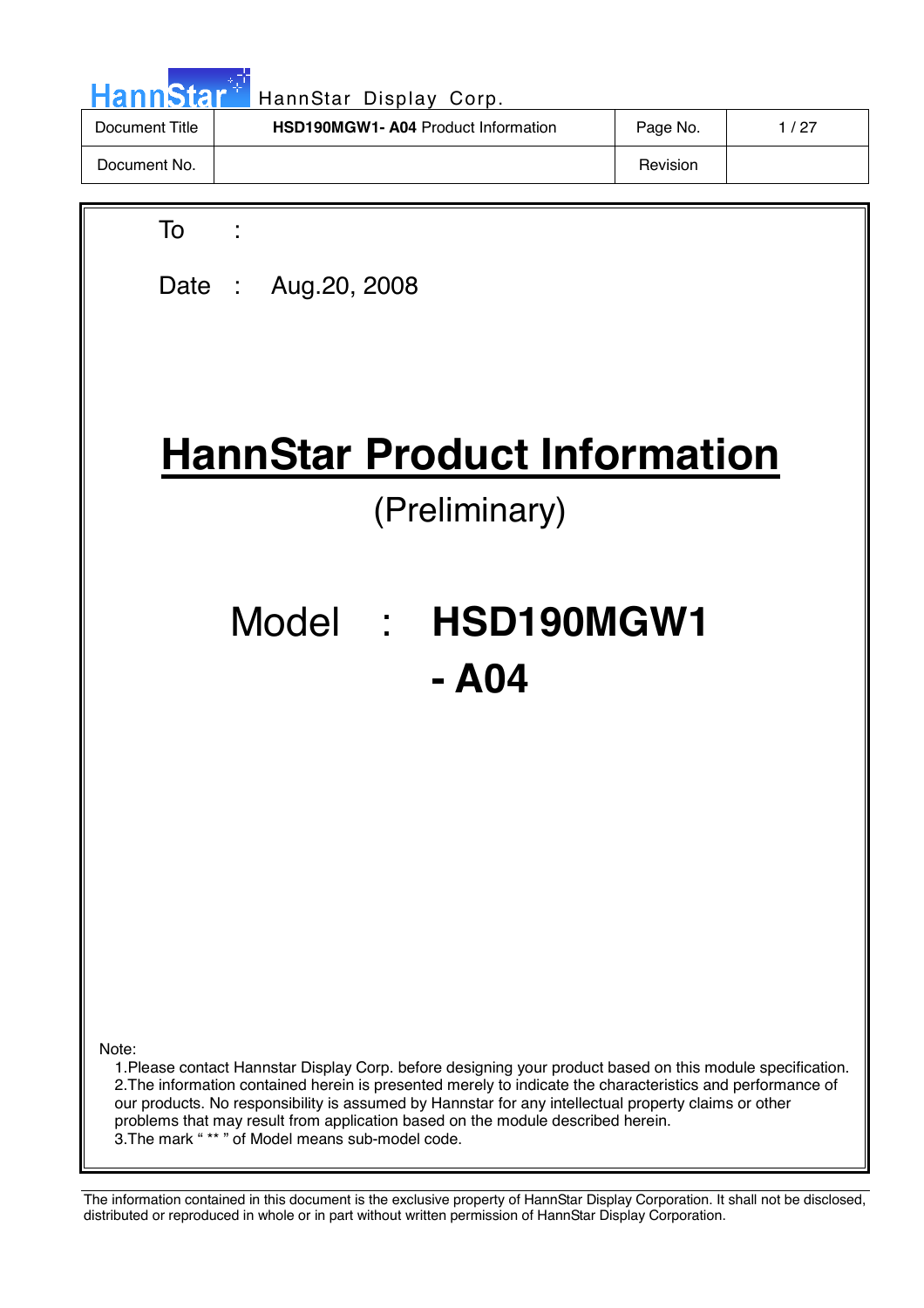| HannStar <sup>*</sup> | HannStar Display Corp.                    |          |      |
|-----------------------|-------------------------------------------|----------|------|
| Document Title        | <b>HSD190MGW1-A04 Product Information</b> | Page No. | 2/27 |
| Document No.          |                                           | Revision |      |

Г

| <b>Record of Revisions</b> |                                             |     |                                                          |  |  |  |
|----------------------------|---------------------------------------------|-----|----------------------------------------------------------|--|--|--|
| Rev.                       | Sub-Model.<br>Description of change<br>Date |     |                                                          |  |  |  |
| $\pmb{0}$                  | 20 Aug., 2008                               | A04 | Product information for HSD190MGW1-A04 was first issued. |  |  |  |
|                            |                                             |     |                                                          |  |  |  |
|                            |                                             |     |                                                          |  |  |  |
|                            |                                             |     |                                                          |  |  |  |
|                            |                                             |     |                                                          |  |  |  |
|                            |                                             |     |                                                          |  |  |  |
|                            |                                             |     |                                                          |  |  |  |
|                            |                                             |     |                                                          |  |  |  |
|                            |                                             |     |                                                          |  |  |  |
|                            |                                             |     |                                                          |  |  |  |
|                            |                                             |     |                                                          |  |  |  |
|                            |                                             |     |                                                          |  |  |  |
|                            |                                             |     |                                                          |  |  |  |
|                            |                                             |     |                                                          |  |  |  |
|                            |                                             |     |                                                          |  |  |  |
|                            |                                             |     |                                                          |  |  |  |
|                            |                                             |     |                                                          |  |  |  |
|                            |                                             |     |                                                          |  |  |  |
|                            |                                             |     |                                                          |  |  |  |
|                            |                                             |     |                                                          |  |  |  |
|                            |                                             |     |                                                          |  |  |  |
|                            |                                             |     |                                                          |  |  |  |
|                            |                                             |     |                                                          |  |  |  |
|                            |                                             |     |                                                          |  |  |  |
|                            |                                             |     |                                                          |  |  |  |
|                            |                                             |     |                                                          |  |  |  |
|                            |                                             |     |                                                          |  |  |  |
|                            |                                             |     |                                                          |  |  |  |
|                            |                                             |     |                                                          |  |  |  |
|                            |                                             |     |                                                          |  |  |  |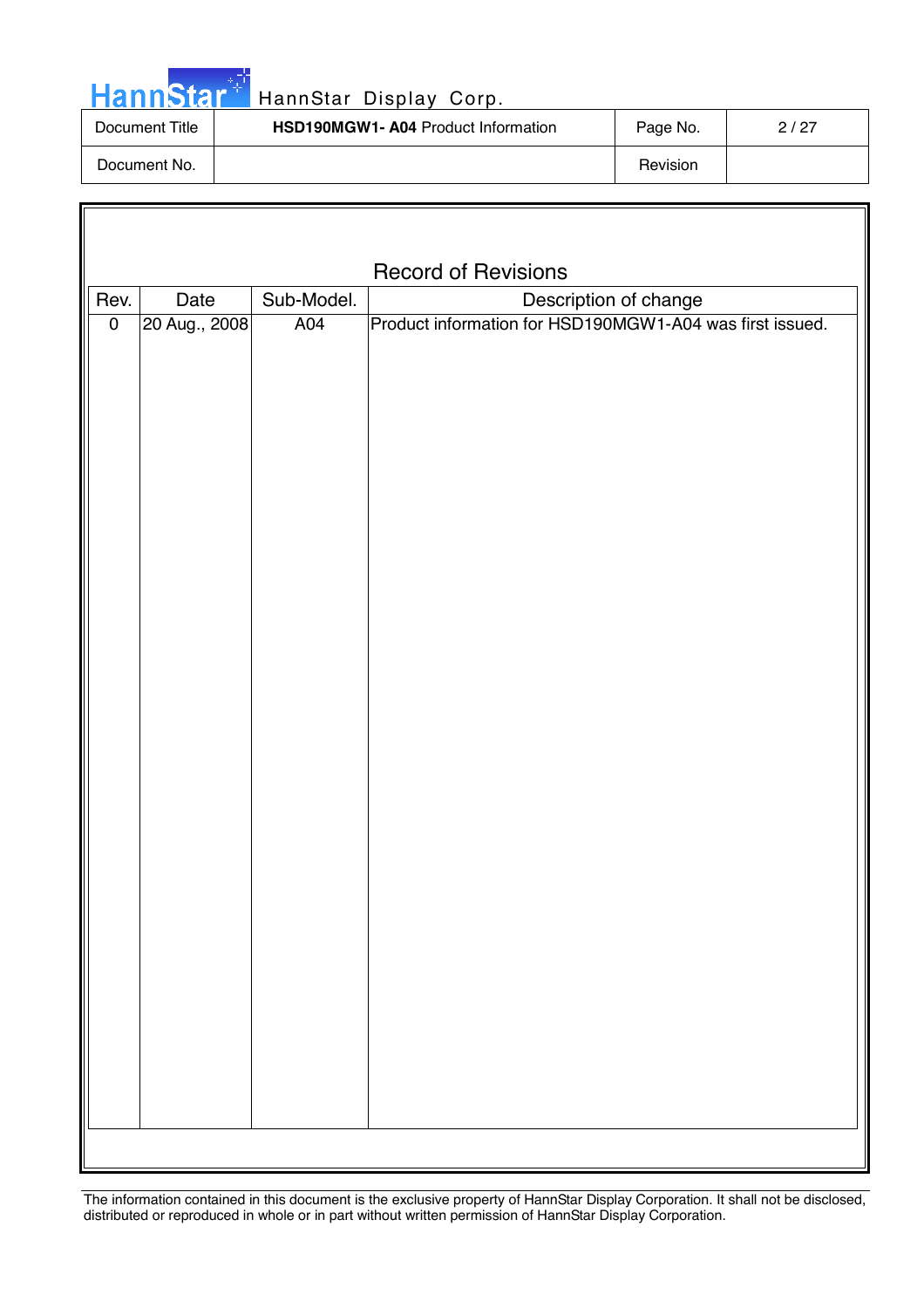HannStar<sup>th</sup> HannStar Display Corp.

| HannStar <sup>+</sup> | HannStar Display Corp.                    |          |      |
|-----------------------|-------------------------------------------|----------|------|
| Document Title        | <b>HSD190MGW1-A04 Product Information</b> | Page No. | 3/27 |
| Document No.          |                                           | Revision |      |

# **Contents**

| 1.0  |     |
|------|-----|
| 2.0  | p.5 |
| 3.0  | p.7 |
| 4.0  |     |
| 5.0  |     |
| 6.0  |     |
| 7.0  |     |
| 8.0  |     |
| 9.0  |     |
| 10.0 |     |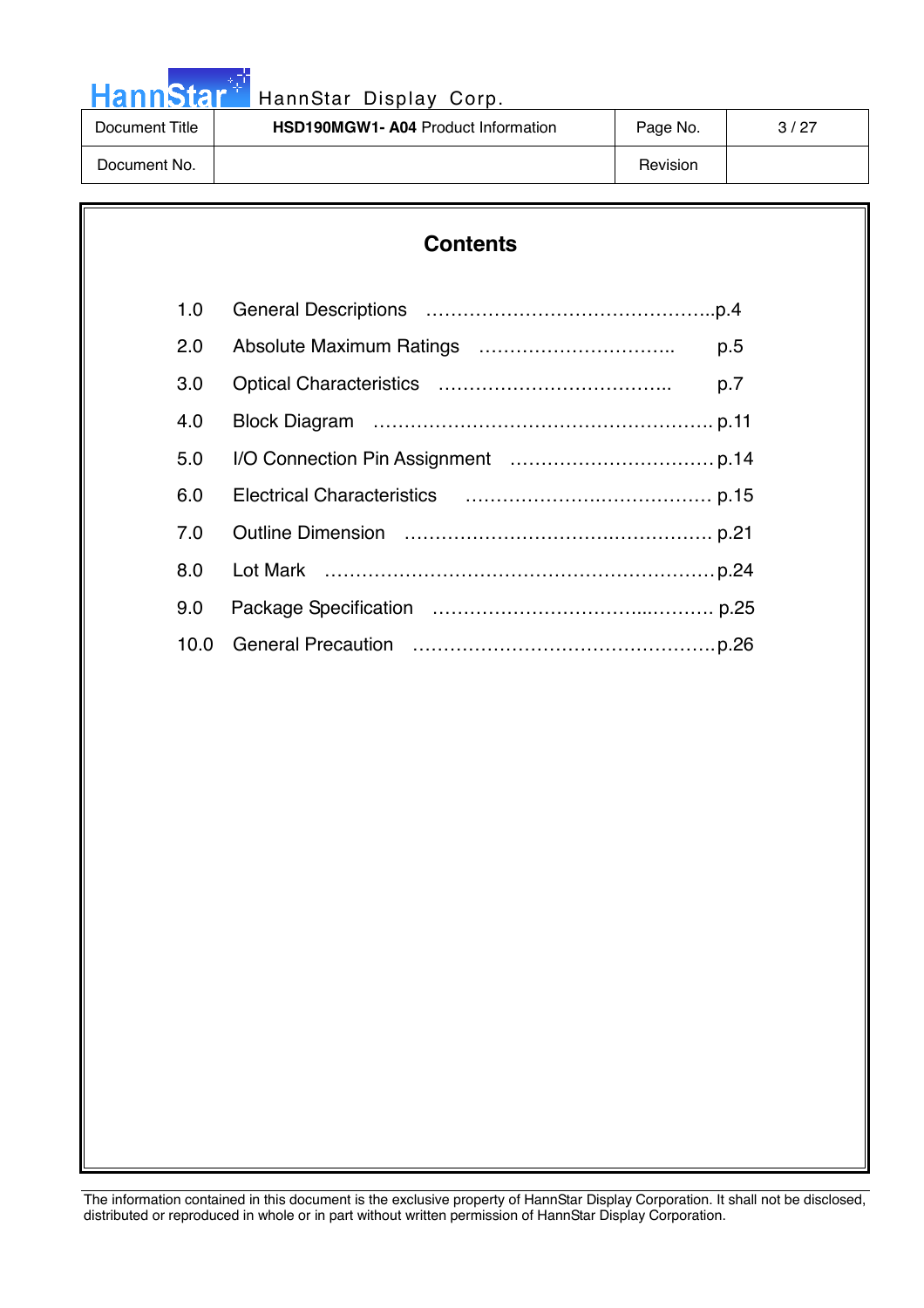

# HannStar<sup>#</sup> HannStar Display Corp.

| Document Title | <b>HSD190MGW1- A04 Product Information</b> | Page No. | 4 / 27 |
|----------------|--------------------------------------------|----------|--------|
| Document No.   |                                            | Revision |        |

# **1.0 GENERAL DESCRIPTIONS**

## **1.1 Introduction**

HannStar Display model **HSD190MGW1-A04** is a color active matrix thin film transistor (TFT) liquid crystal display (LCD) that uses amorphous silicon TFT as a switching device. This model is composed of a TFT LCD panel, the voltage reference, common voltage, DC-DC converter, column, and row driver circuit. This TFT LCD has a 19-inch diagonally measured active display area with WXGA+ resolution (900 vertical by 1440 horizontal pixel array).

## **1.2 Features**

- 19" WXGA+ TN(Twisted Nematic) mode TFT LCD panel
- High speed response time
- 4 CCFLs Backlight system
- Supported WXGA+ (V:900 lines, H:1440 pixels) resolution
- Supported to 75Hz refresh rate
- LCD Timing Controller
- RoHS compliance

#### **1.3 General information**

| Item                      | Specification                   | Unit  |               |
|---------------------------|---------------------------------|-------|---------------|
| Outline dimension         | 428×278×18.5 (typ.)             |       | mm            |
| Display area              | 408.24 (H) x255.15 (V)          |       | mm            |
| Number of Pixel           | 1440(H) x 900(V)                |       | <b>Pixels</b> |
| Pixel pitch               | $0.2835(H) \times 0.2835(V)$    |       | mm            |
| Pixel arrangement         | <b>RGB Vertical stripe</b>      |       |               |
| Display color             | 16.2M (6-bit+FRC)               |       |               |
| Display mode              | Normally white                  |       |               |
| Surface treatment         | Antiglare, Hard-Coating (3H)    |       |               |
| Weight                    | 2200                            |       | G             |
| <b>Back-light</b>         | 4-CCFLs, Top & bottom edge side |       |               |
| Input signal              | 2-ch LVDS                       |       |               |
|                           | Logic system                    | (2.7) | W             |
| Power consumption         | <b>B/L</b> system               | 22    | W             |
| Optimum viewing direction | 6 o'clock                       |       |               |

# **1.4 Applications**

- Desktop and Multi-function monitors
- Display terminals for AV applications
- Monitors for industrial applications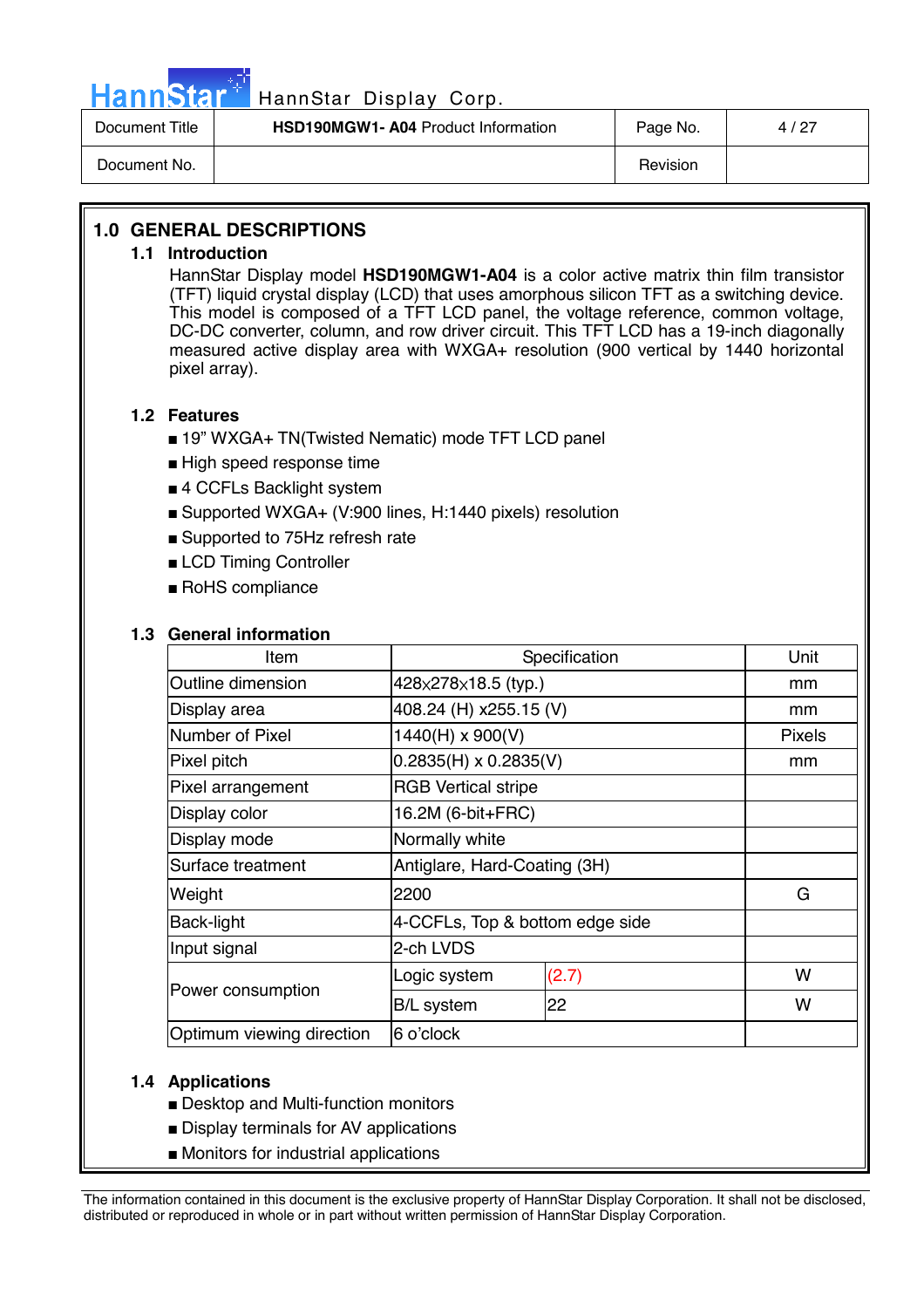

# HannStar<sup>#</sup> HannStar Display Corp.

| Document Title | <b>HSD190MGW1-A04 Product Information</b> | Page No. | 5/27 |
|----------------|-------------------------------------------|----------|------|
| Document No.   |                                           | Revision |      |

# **1.5 Mechanical Information**

| Item                          |               | Min.  | Typ.  | Max.  | Unit   |
|-------------------------------|---------------|-------|-------|-------|--------|
|                               | Horizontal(H) | 427.5 | 428.0 | 428.5 | mm     |
| Module Size                   | Vertical(V)   | 277.5 | 278.0 | 278.5 | mm     |
|                               | Depth(D)      | 18.0  | 18.5  | 19.0  | mm     |
| Weight (without inverter)     |               | 2000  | 2200  | 2400  | g      |
| Torque of customer screw hole |               | --    | --    | 3.0   | Kgf*Cm |

# **2.0 ABSOLUTE MAXIMUM RATINGS**

# **2.1 Absolute Rating of Environment**

| <b>Item</b>                 | Symbol                      | Min.  | Max. | Unit        | <b>Note</b> |
|-----------------------------|-----------------------------|-------|------|-------------|-------------|
| Storage temperature         | ${\mathsf T}_{\text{STG}}$  | $-20$ | 60   | $\rm ^{o}C$ |             |
| Operating temperature       | $\mathsf{T}_{\mathsf{OPR}}$ | 0     | 50   | $\rm ^{o}C$ | (1)         |
| Vibration(non-operating)    | $\mathsf{V}_{\mathsf{NOP}}$ |       | 1.5  | G           | (2)         |
| Shock(non-operating)        | $S_{NOP}$                   |       | 50   | G           | (3)         |
| Storage humidity            | $H_{\rm STG}$               | 10    | 90   | %RH         | (3)         |
| Operating humidity          | $H_{OP}$                    | 10    | 80   | %RH         | (4)         |
| Low pressure(operating)     | $P_{LOP}$                   | 697   |      | <b>HPa</b>  | (5)         |
| Low pressure(non-operating) | $P_{LNOP}$                  | 116   |      | <b>HPa</b>  | (6)         |

# Note (1)Storage /Operating temperature

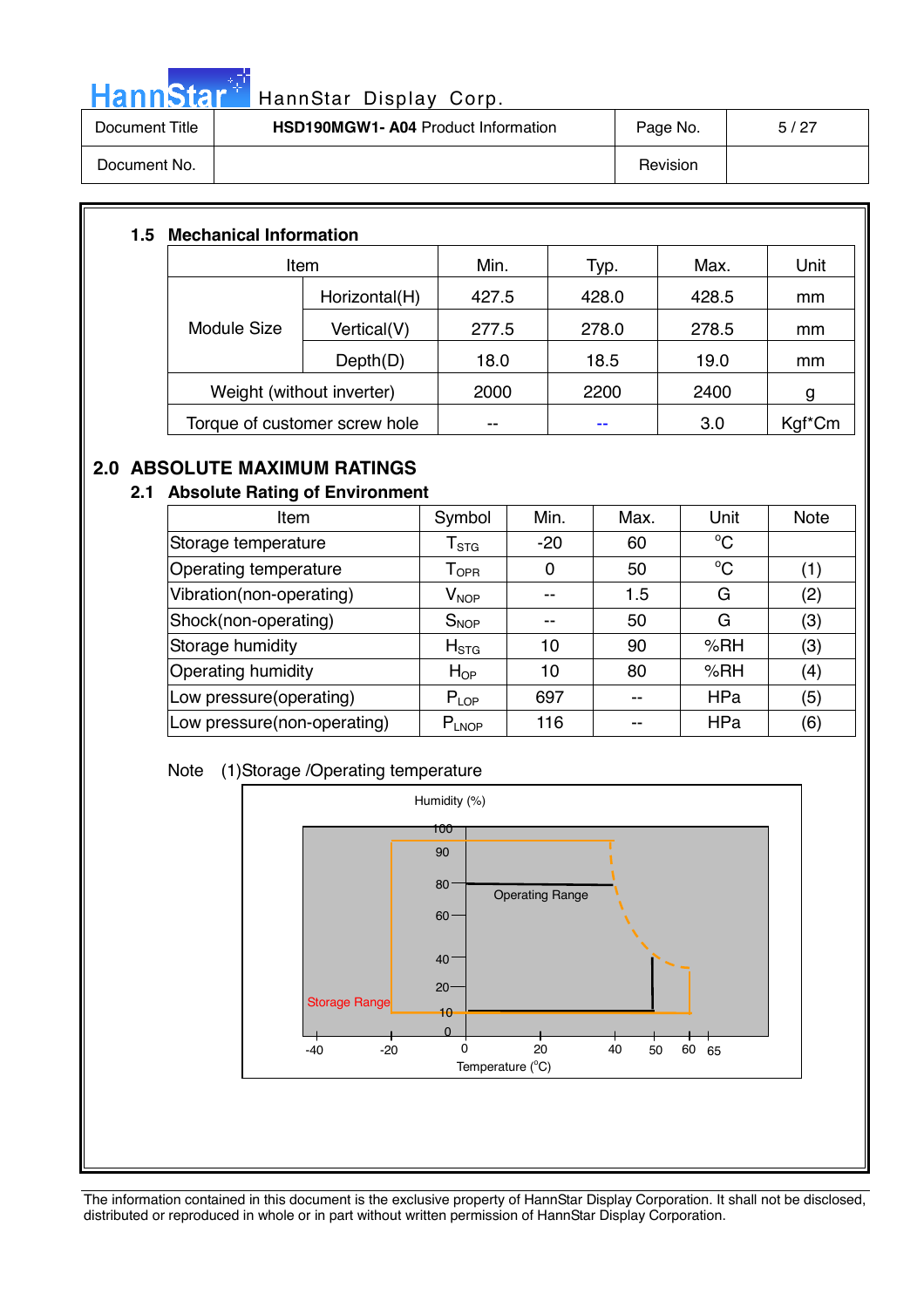# HannStar<sup>4</sup> HannStar Display Corp.

| Document Title | <b>HSD190MGW1-A04 Product Information</b> | Page No. | 6/27 |
|----------------|-------------------------------------------|----------|------|
| Document No.   |                                           | Revision |      |

- (2) 10-300Hz sine wave, X,Y,Z each directions, 10min/cycle.
- (3) 11ms,  $\pm X$ ,  $\pm Y$ ,  $\pm Z$  direction, one time each. For this shock test,

It is necessary to fill the silicon rubber between the shock jigs as buffer.

- (4) Max wet bulb temp.  $=39^{\circ}$ C
	- (5) 2 hrs. (10000 feet)
	- (6) 24hrs. (50000 feet)

# **2.2 Electrical Absolute Rating:**

# **2.2.1 TFT LCD Module:**

| Item                 | Symbol     | Min.   | Max. | Unit. | <b>Note</b> |
|----------------------|------------|--------|------|-------|-------------|
| Power supply Voltage | <b>VDD</b> | $-0.3$ | 6.0  | V(DC) | (1)(2)      |

# **2.2.2 Back Light Unit:**

 $\overline{\phantom{a}}$ 

| <b>Item</b>    | Symbol | Min. | Max. | Unit       | <b>Note</b> |
|----------------|--------|------|------|------------|-------------|
| Lamp current   |        | 3.0  | 9.0  | МA         | (1)(2)(3)   |
| Lamp frequency |        | 45   | 80   | <b>KHz</b> | 1)(2)(3)    |

- Note: (1) Permanent damage may occur to the LCD module if beyond this specification. Functional operation should be restricted to the conditions described under Normal Operating Conditions.
	- (2) To exceed 6.5mA, life time accelerate drop down and if to exceed 9.0mA has safety problem. If current lower than 3.5 mA, CCFL would be unstable or damaged.
	- (3) Within Ta= $25 \pm 2^{\circ}$ C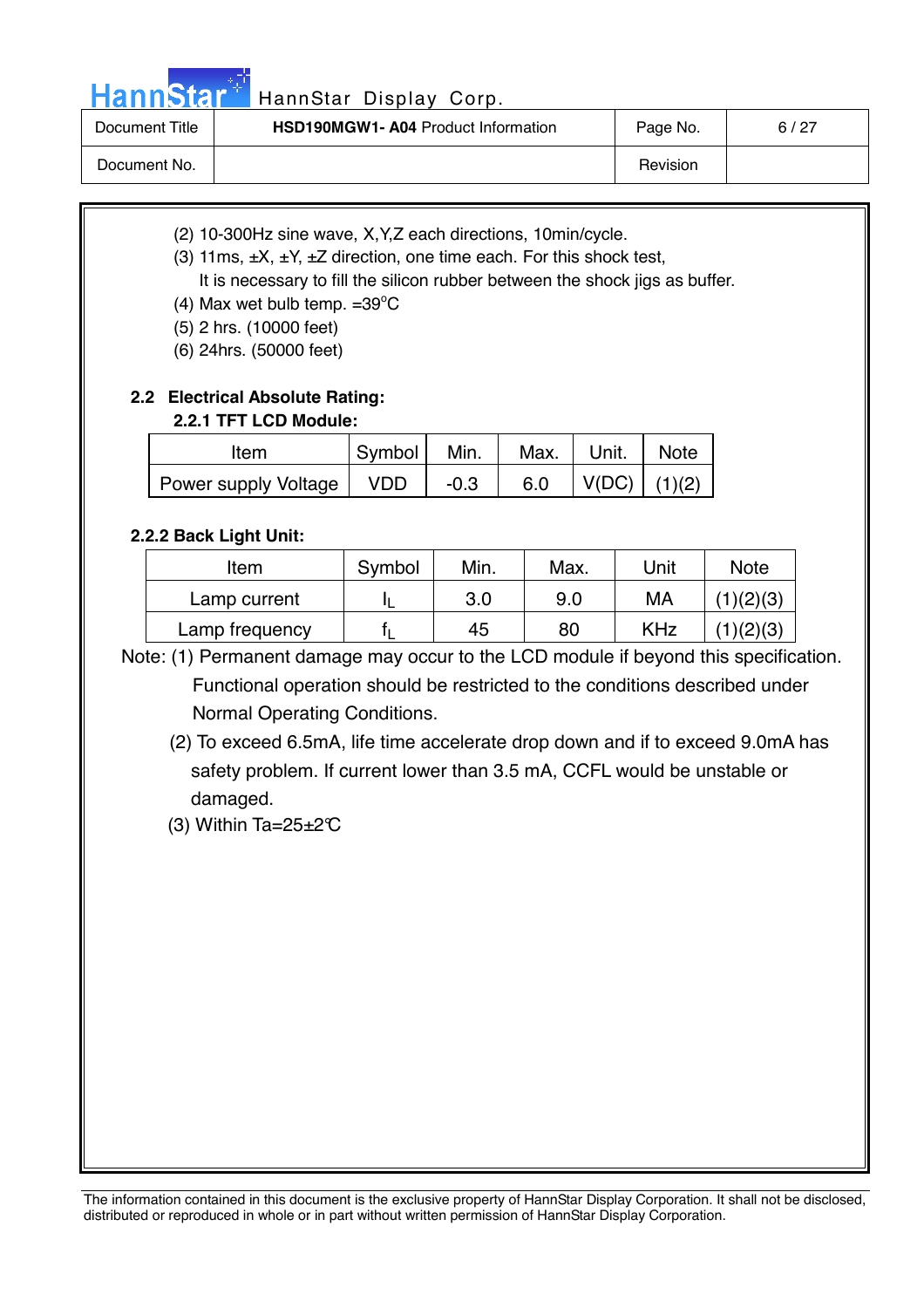

# HannStar<sup>#</sup> HannStar Display Corp.

| Document Title | HSD190MGW1- A04 Product Information | Page No. | 7 / 27 |
|----------------|-------------------------------------|----------|--------|
| Document No.   |                                     | Revision |        |

| Item                                  |             | Symbol                | Condition                                | Min.           | Typ.    | Max.                     | Unit              | <b>Note</b>                     |  |  |
|---------------------------------------|-------------|-----------------------|------------------------------------------|----------------|---------|--------------------------|-------------------|---------------------------------|--|--|
| Contrast                              |             | <b>CR</b>             |                                          | 450            | 700     | $-1$                     |                   | (1)(2)                          |  |  |
|                                       | Rising      | <b>TR</b>             |                                          | $\overline{a}$ | 1.5     | 3                        |                   |                                 |  |  |
| Response time                         | Falling     | <b>TF</b>             |                                          | --             | 3.5     | $\overline{7}$           | msec              | (1)(3)                          |  |  |
| White luminance<br>(center of screen) |             | $Y_L$                 |                                          | 240            | 300     | --                       | $\text{cd/m}^2$   | (1)(4)(7)<br>$(IL=6.5mA)$       |  |  |
| White luminance<br>(center of screen) |             | $Y_L$                 | $\Theta = 0^{\circ}$<br>$\phi = 0^\circ$ | 280            | 350     |                          | cd/m <sup>2</sup> | (1)(4)(7)<br>$\left($ IL=7.5mA) |  |  |
|                                       |             | <b>Rx</b>             | Normal                                   |                | (0.652) |                          |                   |                                 |  |  |
|                                       | Red         | Ry                    | viewing<br>angle                         |                | (0.335) |                          |                   |                                 |  |  |
| Color<br>chromaticity<br>(CIE1931)    | Green       | Gx                    |                                          | $-0.03$        | (0.312) | $+0.03$                  |                   |                                 |  |  |
|                                       |             | Gy                    |                                          |                | (0.616) |                          |                   |                                 |  |  |
|                                       | <b>Blue</b> | Bx                    |                                          |                | (0.142) |                          |                   | (1)(5)                          |  |  |
|                                       |             | By                    |                                          |                | (0.072) |                          |                   |                                 |  |  |
|                                       | White       | Wx                    |                                          |                |         |                          | 0.340             |                                 |  |  |
|                                       |             | Wy                    |                                          |                | 0.350   |                          |                   |                                 |  |  |
|                                       | Hor.        | $\Theta_L$            |                                          | 65             | 75      |                          |                   |                                 |  |  |
| Viewing angle                         |             | $\Theta$ <sub>R</sub> | CR > 10                                  | 65             | 75      |                          |                   |                                 |  |  |
|                                       | Ver.        | $\Theta_{\sf H}$      |                                          | 65             | 75      | $-$                      |                   |                                 |  |  |
|                                       |             | $\Theta_L$            |                                          | 55             | 65      | $\overline{\phantom{a}}$ |                   |                                 |  |  |
|                                       | Hor.        | $\Theta_L$            |                                          | 75             | 85      | $-$                      |                   |                                 |  |  |
| Viewing angle                         |             | $\Theta_{\texttt{R}}$ | CR > 5                                   | 75             | 85      | $- -$                    |                   |                                 |  |  |
|                                       | Ver.        | $\Theta$ н            |                                          | 75             | 85      | $-$                      |                   |                                 |  |  |
|                                       |             | $\Theta_L$            |                                          | 65             | 75      | $\frac{1}{2}$            |                   |                                 |  |  |
| <b>Brightness uniformity</b>          |             | $B_{UNI}$             | $\Theta = 0^{\circ}$<br>$\phi = 0^\circ$ | 75             | --      | --                       | $\%$              | (6)                             |  |  |

# **3.2 Measuring Condition**

- Measuring surrounding: dark room
- **■** Lamp current  $I_{BL}$ : 6.5 mA, lamp freq.  $F_L$ = 50KHz, Inverter: TDK TBD332LR
- $V_{DD1}$ =5.0V, f<sub>V</sub>=60Hz, f<sub>DCLK</sub>=53.25MHz
- Surrounding temperature: 25±2°C
- 30min. Warm-up time.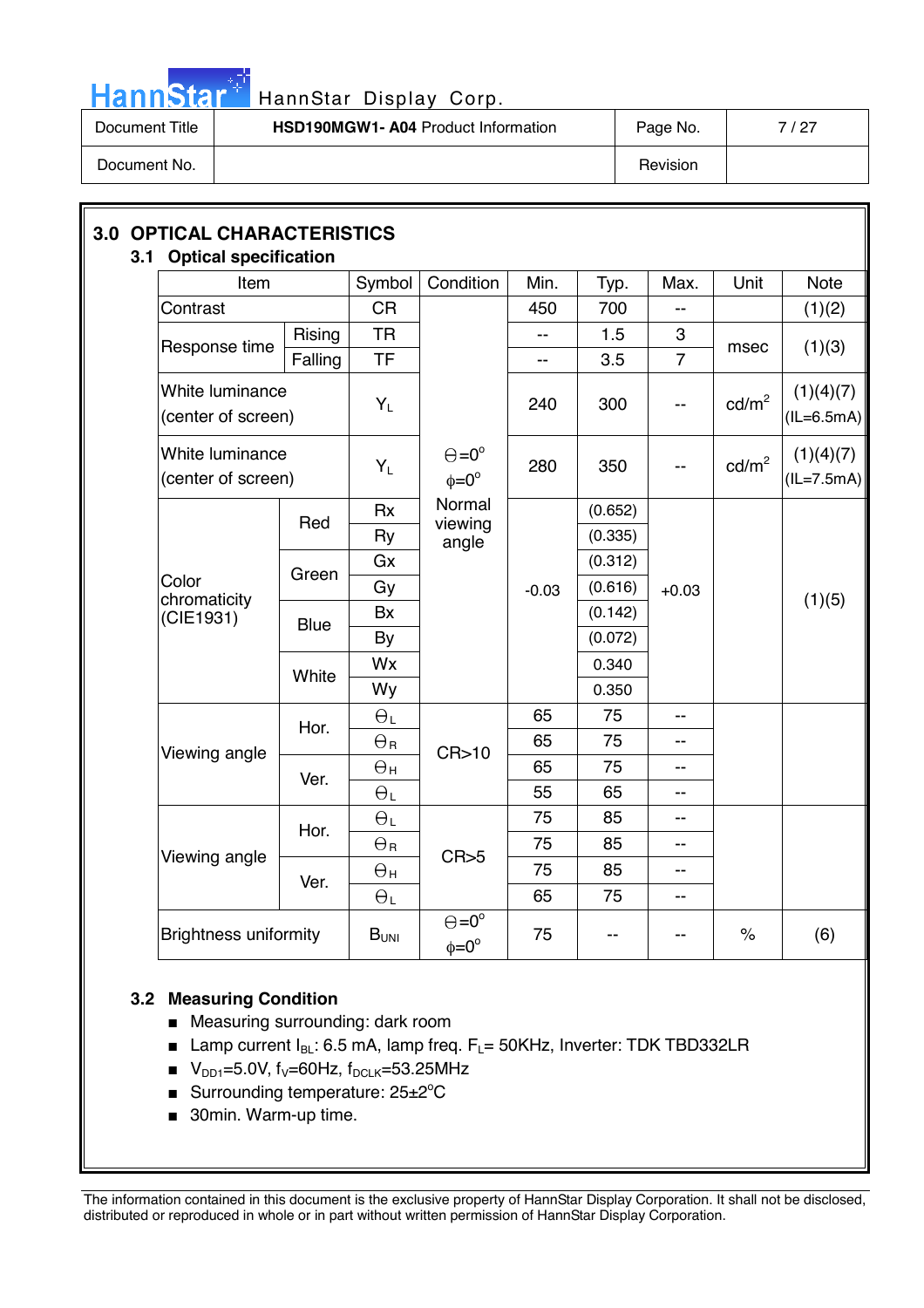| HannStar <sup>+</sup> | HannStar Display Corp.                     |          |      |
|-----------------------|--------------------------------------------|----------|------|
| Document Title        | <b>HSD190MGW1- A04 Product Information</b> | Page No. | 8/27 |
| Document No.          |                                            | Revision |      |

# 3.3 **Measuring Equipment**

- FPM520 of Westar Display technologics, INC., which utilized SR-3 for Chromaticity and BM-5A for other optical characteristics.
- Measuring spot size : 20~21mm

Note (1) Definition of Viewing Angle:

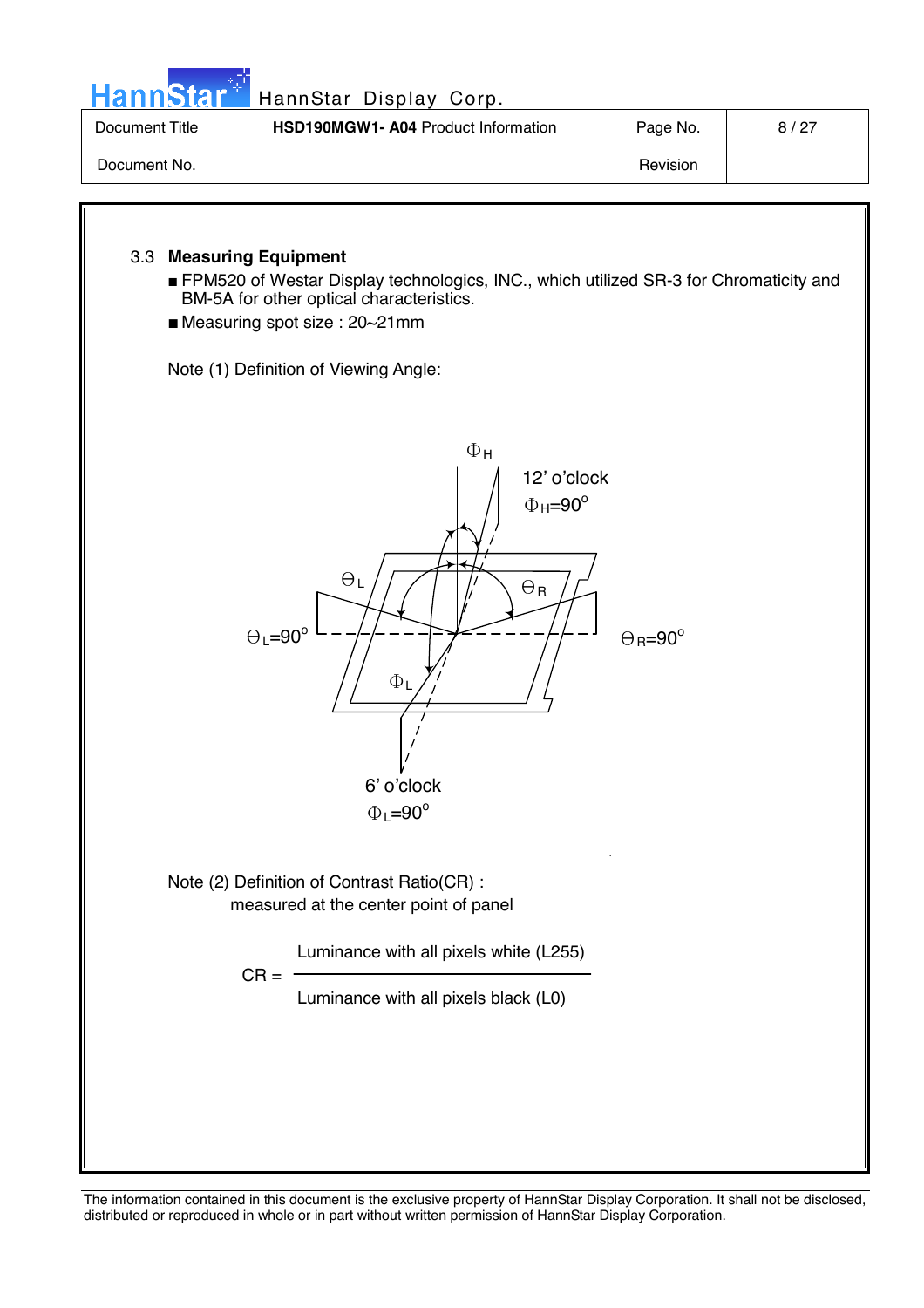| HannStar <sup>*</sup> | HannStar Display Corp.                    |          |      |
|-----------------------|-------------------------------------------|----------|------|
| Document Title        | <b>HSD190MGW1-A04 Product Information</b> | Page No. | 9/27 |
| Document No.          |                                           | Revision |      |

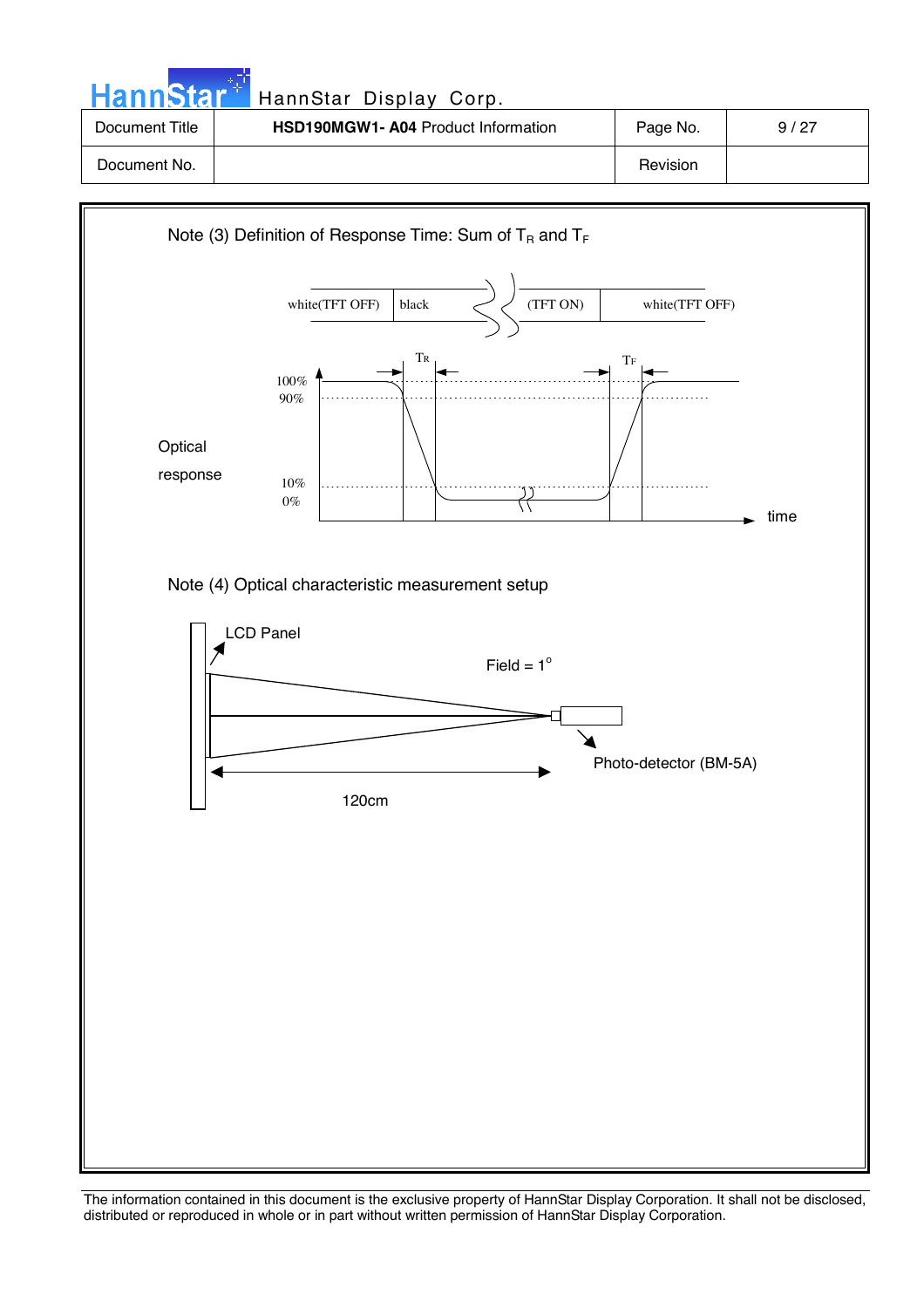| HannStar <sup>+</sup> | HannStar Display Corp.                    |          |       |
|-----------------------|-------------------------------------------|----------|-------|
| Document Title        | <b>HSD190MGW1-A04 Product Information</b> | Page No. | 10/27 |
| Document No.          |                                           | Revision |       |

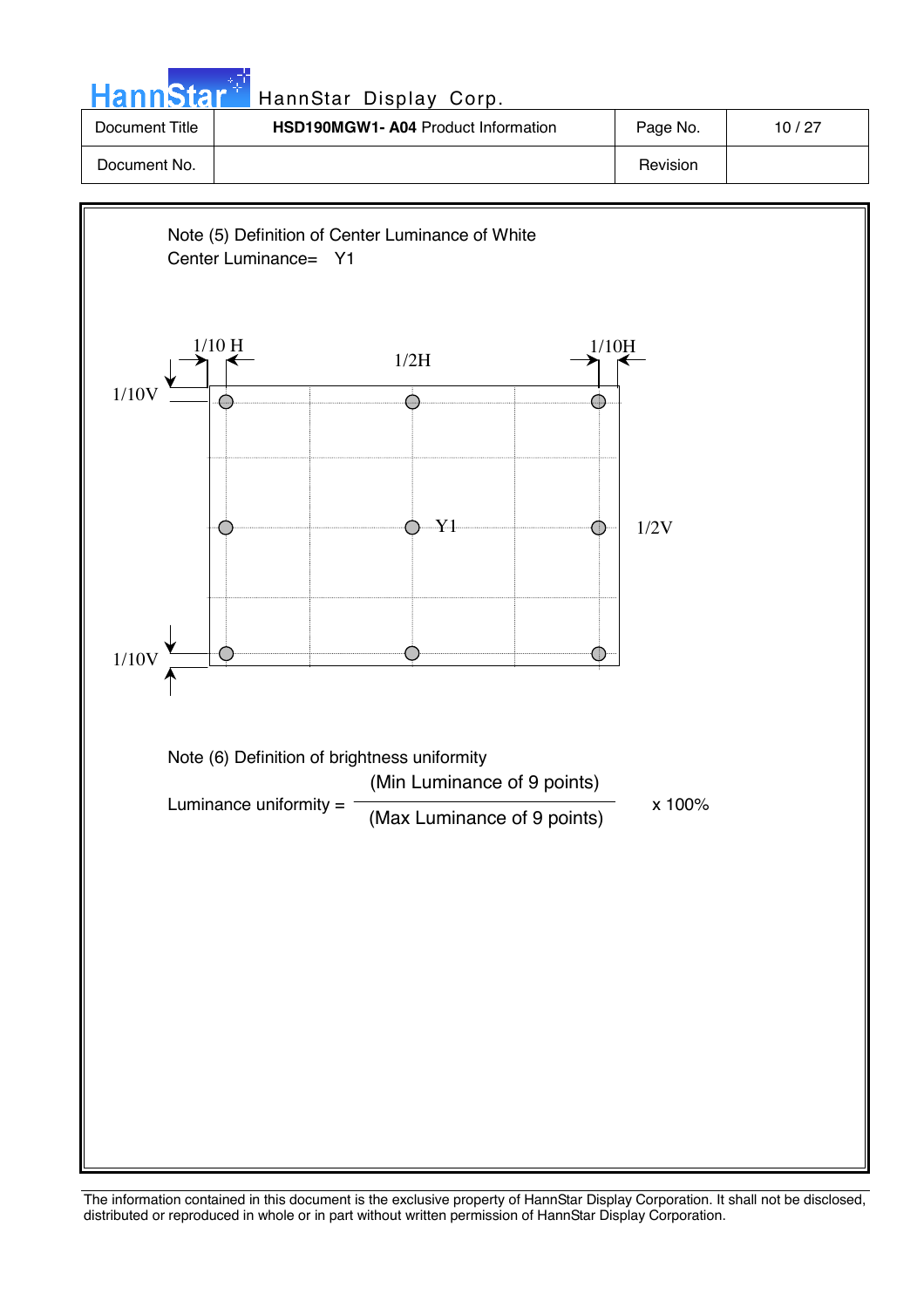| HannStar <sup>*</sup> | HannStar Display Corp.              |          |       |
|-----------------------|-------------------------------------|----------|-------|
| Document Title        | HSD190MGW1- A04 Product Information | Page No. | 11/27 |
| Document No.          |                                     | Revision |       |

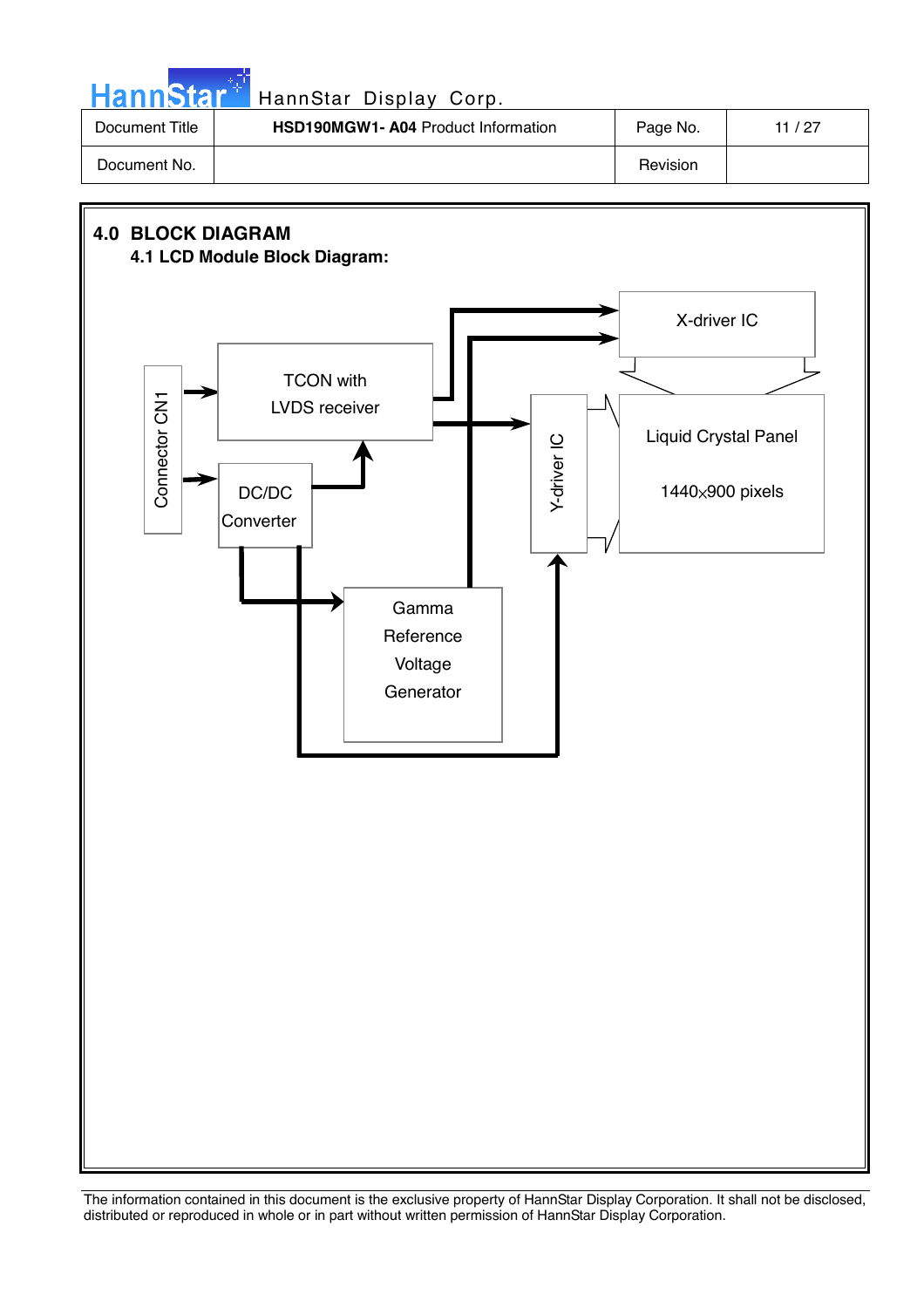| HannStar <sup>+1</sup> | HannStar Display Corp.                    |          |       |
|------------------------|-------------------------------------------|----------|-------|
| Document Title         | <b>HSD190MGW1-A04 Product Information</b> | Page No. | 12/27 |
| Document No.           |                                           | Revision |       |

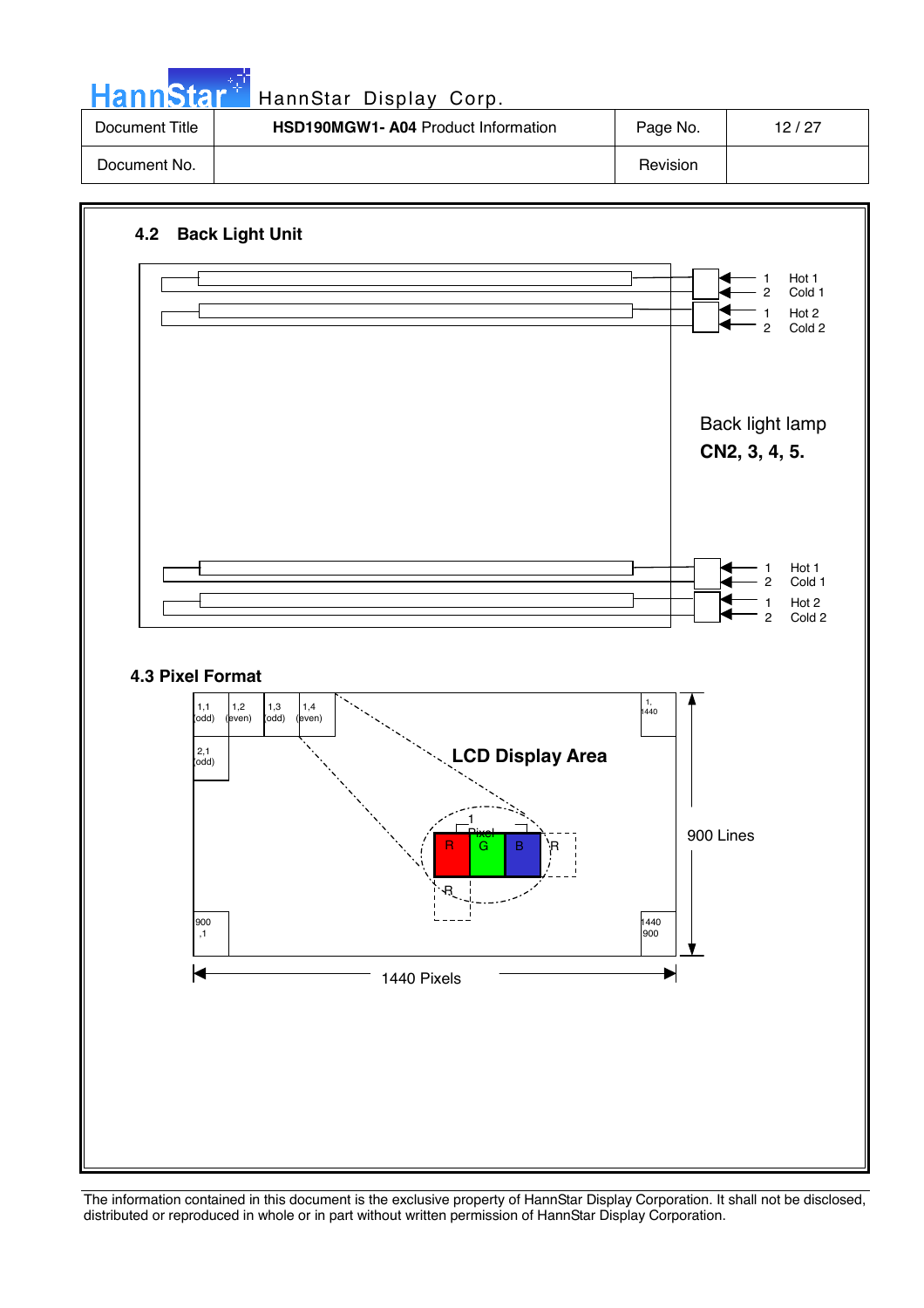

# HannStar Display Corp.

| Document Title | <b>HSD190MGW1-A04 Product Information</b> | Page No. | 13/27 |
|----------------|-------------------------------------------|----------|-------|
| Document No.   |                                           | Revision |       |

#### **4.4 Relationship Between Displayed Color and Input**  MSB LSB MSB LSB MSB LSB Gray scale Display R7 R6 R5 R4 R3 R2 R1 R0 G7 G6 G5 G4 G3 G2 G1 G0 B7 B6 B5 B4 B3 B2 B1 B0 Level Black L L L L L L L L L L L L L L L L L L L L L L L L - Blue  $|L L L L L L L L L L L L L L L H H H H H H H$ Green  $|L L L L L L L$   $|H H H H H H H L L L L L L$ Basic Light Blue L L L L L L L L H H H H H H H H H H H H H H H H color Red H H H H H H H H L L L L L L L L L L L L L L L L - Purple  $\vert$  H H H H H H H H H  $\vert$  L L L L L L L L L  $\vert$  H H H H H H H  $\vert$  -Yellow H H H H H H H H H H H H H H H H L L L L L L L L - White  $\vert$ H H H H H H H H  $\vert$ H H H H H H H  $\vert$ H H H H H H H H  $\vert$ Black L L L L L L L L L L L L L L L L L L L L L L L L L0 L L L L L L L H L L L L L L L L L L L L L L L L L1 Dark L L L L L L H L L L L L L L L L L L L L L L L L L2  $13...1251$  $\ddot{\cdot}$ Gray scale of Red J H H H H H H L L L L L L L L L L L L L L L L L L L255 Light H H H H H H L H L L L L L L L L L L L L L L L L L255 H H H H H H H L L L L L L L L L L L L L L L L L L255 Red H H H H H H H H L L L L L L L L L L L L L L L L Red L255 Black L L L L L L L L L L L L L L L L L L L L L L L L L0 L L L L L L L L L L L L L L L H L L L L L L L L L1 Dark L L L L L L L L L L L L L L H L L L L L L L L L L2  $\ddot{\phantom{0}}$  $\cdot$  $\bullet$  $L3 \cdots L251$ Gray scale  $\uparrow$ of Green  $\perp$ L L L L L L L L H H H H H H L L L L L L L L L L L255 Light  $\vert$  L L L L L L L L L  $\vert$  H H H H H H L H  $\vert$  L L L L L L L L L  $\vert$  L255 L L L L L L L L H H H H H H H L L L L L L L L L L255 Green L L L L L L L L  $\vert$ H H H H H H H  $\vert$ L L L L L L L L  $\vert$ Green L255 Black L L L L L L L L L L L L L L L L L L L L L L L L L0 L L L L L L L L L L L L L L L L L L L L L L L H L1 Dark L L L L L L L L L L L L L L L L L L L L L L H L L2  $\uparrow$  $\ddot{\phantom{a}}$  $\ddot{\phantom{a}}$  $\ddot{\phantom{a}}$  $L3 \cdots L251$ Gray scale of Blue L L L L L L L L L L L L L L L L H H H H H H L L L255 J Light L L L L L L L L L L L L L L L L H H H H H H L H L255 L L L H H H H H H H L  $\vert$  L255 Blue L L L L L L L L L L L L L L L L H H H H H H H H  $\text{H}$  Blue L255 Black L L L L L L L L L L L L L L L L L L L L L L L L L0 L L L L L L L H L L L L L L L H L L L L L L L H L1 Dark L L L L L L H L L L L L L L H L L L L L L L H L L2 Gray scale  $L3...L251$  $\uparrow$  $\ddot{\phantom{a}}$  $\ddot{\phantom{a}}$ of White &  $\downarrow$ H H H H H H L L H H H H H H L L H H H H H H L L L252 Black  $Light | H H H H H L H | H H H H H H L H | H H H H H H L H | L253$  H H H H H H H L H H H H H H H L H H H H H H H L L254 White  $H H H H H H H H H H H H H H H H H H H H H H H H$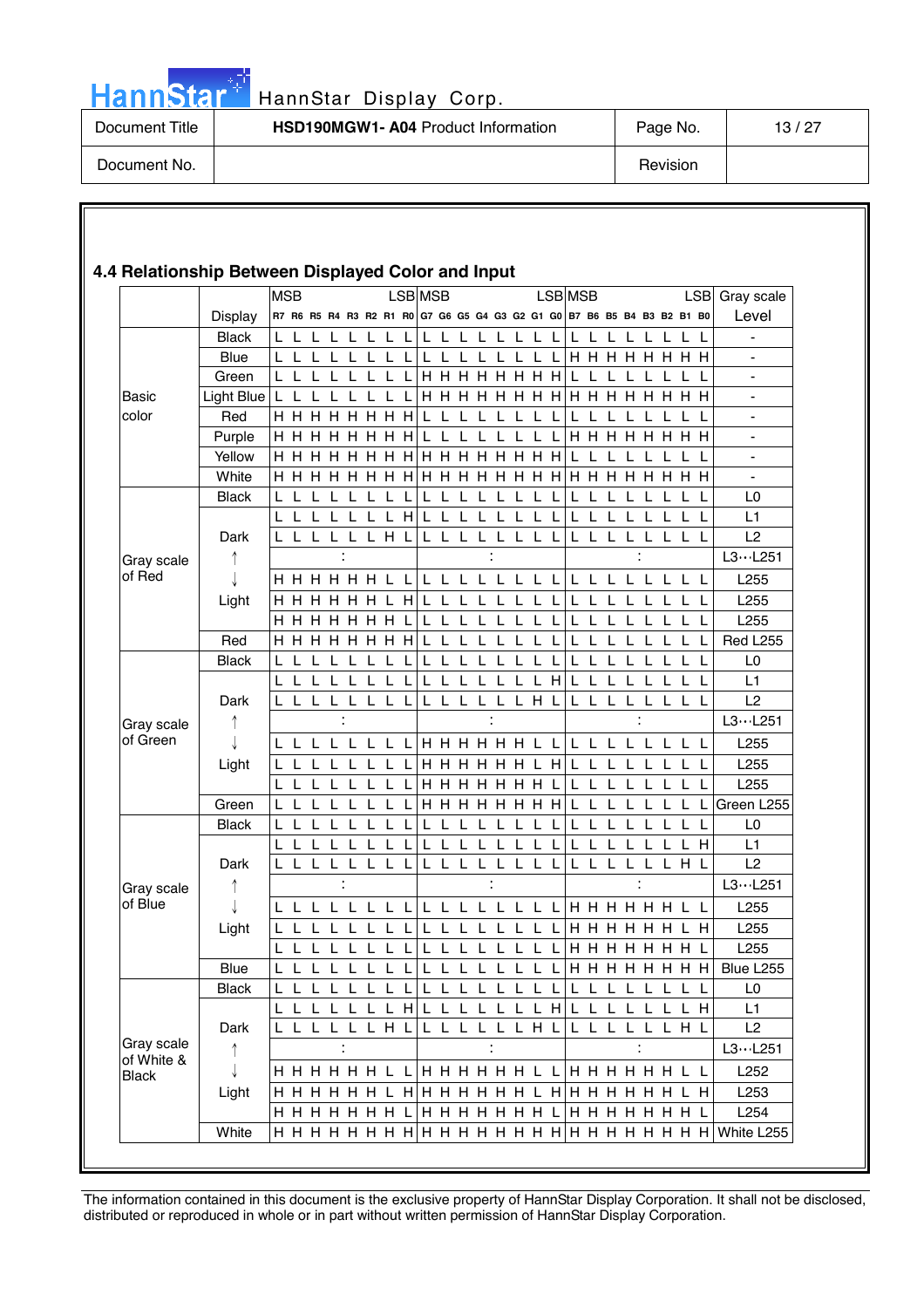

| Document Title | <b>HSD190MGW1-A04 Product Information</b> | Page No. | 14 / 27 |
|----------------|-------------------------------------------|----------|---------|
| Document No.   |                                           | Revision |         |

# **5.0 I/O CONNECTION PIN ASSIGNMENT**

## **5.1 Interface Connector (30-pins ) (JAE: FI-XB30SSRL-HF16 or equivalent)**

| Pin No.         | Signal                 | Description                |
|-----------------|------------------------|----------------------------|
| 1               | RinO0-                 | Receiver Signal (-)        |
| 2               | RinO0+                 | Receiver Signal (+)        |
| $\overline{3}$  | RinO1-                 | Receiver Signal (-)        |
| 4               | $RinO1+$               | Receiver Signal (+)        |
| $\overline{5}$  | RinO <sub>2</sub> -    | Receiver Signal (-)        |
| $\overline{6}$  | RinO <sub>2+</sub>     | Receiver Signal (+)        |
| $\overline{7}$  | <b>VSS</b>             | Ground                     |
| 8               | RinOC-                 | Clock Signal (-)           |
| 9               | RinOC+                 | Clock Signal (+)           |
| 10              | RinO3-                 | Receiver Signal (-)        |
| 11              | RinO3+                 | Receiver Signal (+)        |
| $\overline{12}$ | RinE0-                 | Receiver Signal (-)        |
| 13              | RinE0+                 | Receiver Signal (+)        |
| 14              | <b>VSS</b>             | Receiver Signal (+)        |
| 15              | RinE1-                 | Receiver Signal (-)        |
| $\overline{16}$ | $RinE1+$               | Receiver Signal (+)        |
| 17              | <b>VSS</b>             | Ground                     |
| 18              | RinE2-                 | Receiver Signal (-)        |
| 19              | RinE <sub>2+</sub>     | Receiver Signal (+)        |
| 20              | RinEC-                 | Clock Signal (-)           |
| 21              | RinEC+                 | Clock Signal (+)           |
| 22              | RinE3-                 | Receiver Signal (-)        |
| 23              | RinE3+                 | Receiver Signal (+)        |
| 24              | <b>VSS</b>             | Ground                     |
| 25              | <b>NC</b>              | <b>NC</b>                  |
| $\overline{26}$ | $\overline{\text{NC}}$ | <b>NC</b>                  |
| 27              | <b>NC</b>              | <b>NC</b>                  |
| 28              | VDD+5V                 | Power Supply, 5V (Typical) |
| 29              | VDD+5V                 | Power Supply, 5V (Typical) |
| 30              | VDD+5V                 | Power Supply, 5V (Typical) |

# **5.2 Back Light Unit (CCFL) Connectors:**

**CN2, 3, 4, 5:** CCFL Power Source (Yeonho 35001H5-02 or equivalent)

| Pin No. | Symbol | Color | <b>Function</b>                  |
|---------|--------|-------|----------------------------------|
|         | Hot1   | Pink  | CCFL power supply (High voltage) |
|         | Cold1  | White | Ground                           |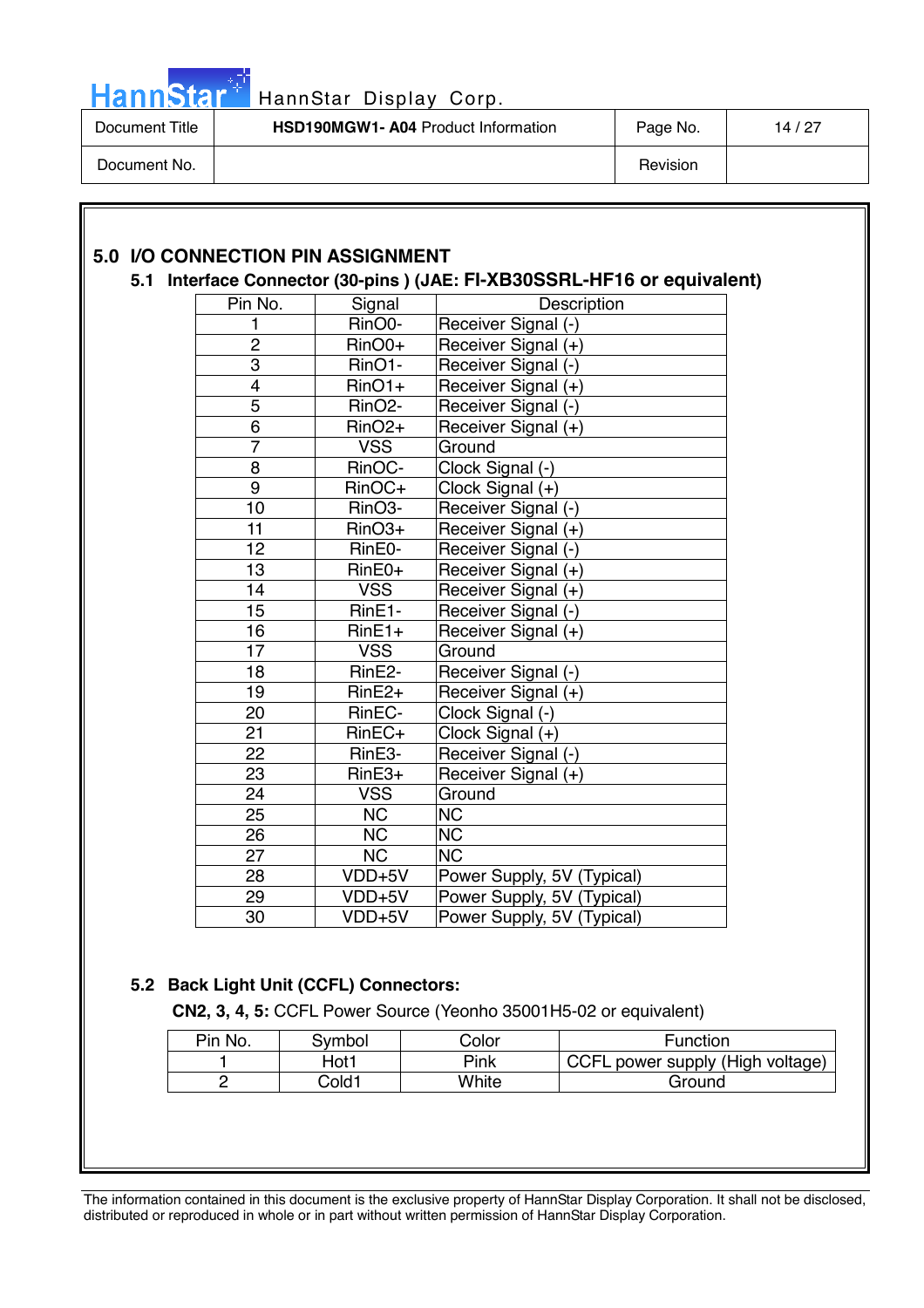

| Document Title | <b>HSD190MGW1- A04 Product Information</b> | Page No. | 15/27 |
|----------------|--------------------------------------------|----------|-------|
| Document No.   |                                            | Revision |       |

# **6.0 ELECTRICAL CHARACTERISTICS**

# **6.1 TFT LCD Module:**

| Item                    | Symbol                     | Min.   | Typ.  | Max.   | Unit       | <b>Note</b> |
|-------------------------|----------------------------|--------|-------|--------|------------|-------------|
| Voltage of power supply | $\mathsf{V}_{\mathsf{DD}}$ | 4.5    | 5.0   | 5.5    | ٧          |             |
| Current of power supply | I <sub>DD1</sub>           | (435)  | (535) | (635)  | mA         | (1)         |
|                         | I <sub>DD2</sub>           | (615)  | (715) | (815)  | mA         | (1)         |
| Vsync frequency         | $f_V$                      | 60     | 60    | 75     | <b>Hz</b>  | (2)         |
| <b>H</b> sync frequency | $\mathsf{f}_{\mathsf{H}}$  | 55.5   | 59.9  | 75     | <b>KHz</b> |             |
| Frequency               | $\sf{f}_{\sf DCLK}$        | 44.375 | 53.25 | 68.375 | <b>MHz</b> |             |
| Input rush current      | <b>I</b> RUSH              |        |       | 1.5    | A          | (3)         |

# Note (1)

(a)White:



(b).V-Color :

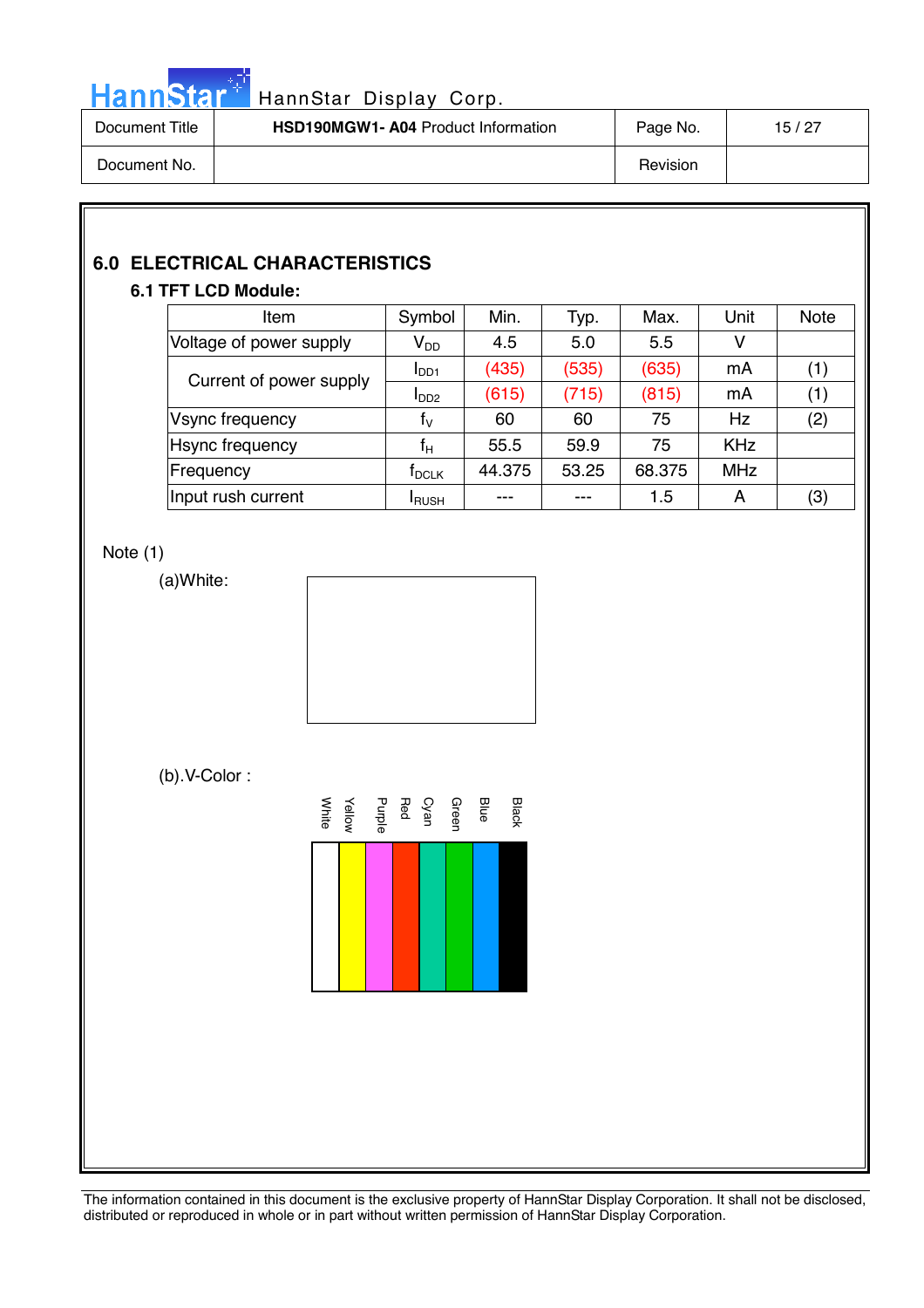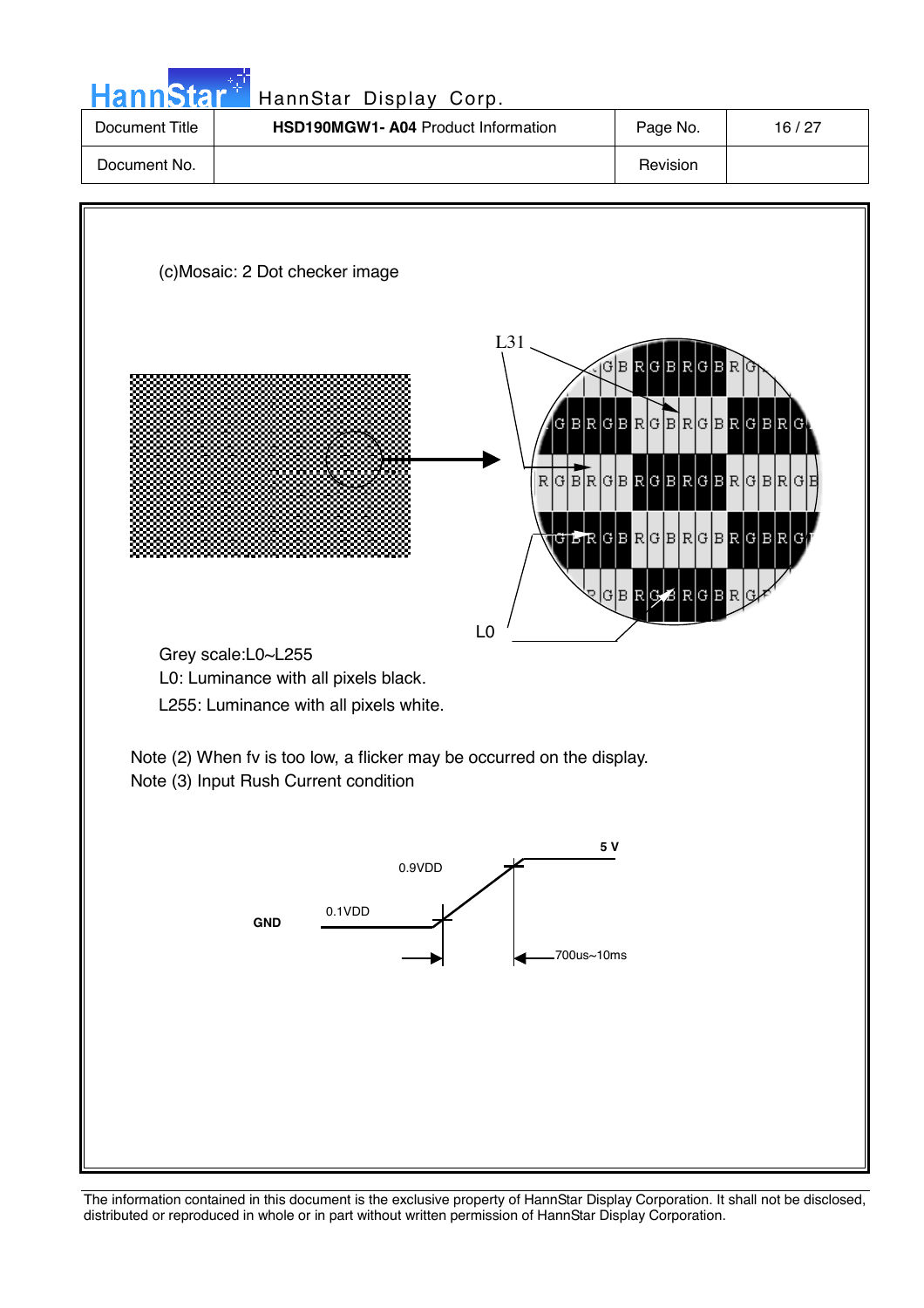

# HannStar Display Corp.

| Document Title | <b>HSD190MGW1- A04 Product Information</b> | Page No. | 17 / 27 |
|----------------|--------------------------------------------|----------|---------|
| Document No.   |                                            | Revision |         |

# **6.2 Back-Light Unit**

The back-light system is an direct-lighting type with 4CCFLs (Cold Cathode Fluorescent Lamp). The characteristics of the lamp are shown in the following tables.

| Item                      | Symbol | Min.   | Typ. | Max.  | Unit       | <b>Note</b>       |
|---------------------------|--------|--------|------|-------|------------|-------------------|
| Lamp current              | IL     | 3.0    | 6.5  | 9.0   | mA(rms)    | (1)               |
| Lamp voltage              | VL     | 648    | 720  | 792   | V(rms)     | $I_L = 7.5mA$     |
| Lamp voltage              | VL     | 612    | 680  | 748   | V(rms)     | $I1=6.5mA$        |
| Frequency                 | fL     | 40     | 50   | 80    | <b>KHz</b> | (2)               |
| <b>Operating Lifetime</b> | Hr     | 50,000 | --   | --    | Hour       | 6.5mA(3)          |
|                           | Hr     | 40,000 | $-$  | --    | Hour       | 7.5mA(3)          |
|                           |        | 1,450  |      |       |            | at $25^{\circ}$ C |
| Startup voltage           | Vs     | 1,700  | --   | $- -$ | V(rms)     | at $0^{\circ}$ C  |



# Note (1)

Lamp current is measured with current meter for high frequency as shown below. Specified values are for a single lamp. To exceed 6.5 mA, life time accelerate drop down and if to exceed 9.0 mA has safety problem. If current lower than 3.5 mA, CCFL would be unstable or damaged.

# Note (2)

Lamp frequency may produce interference with horizontal synchronous frequency and this may cause ripple noise on the display. Therefore lamp frequency shall be kept away from the horizontal synchronous frequency and its harmonics as far as possible in order to avoid interference.

# Note (3)

Lamp life time (Hr) can be defined as the time in which it continues to operate under the condition : Ta=25 $\pm$ 3°C, Typical IL value indicated in the above table and fL=48 kHz until the brightness becomes less than 50%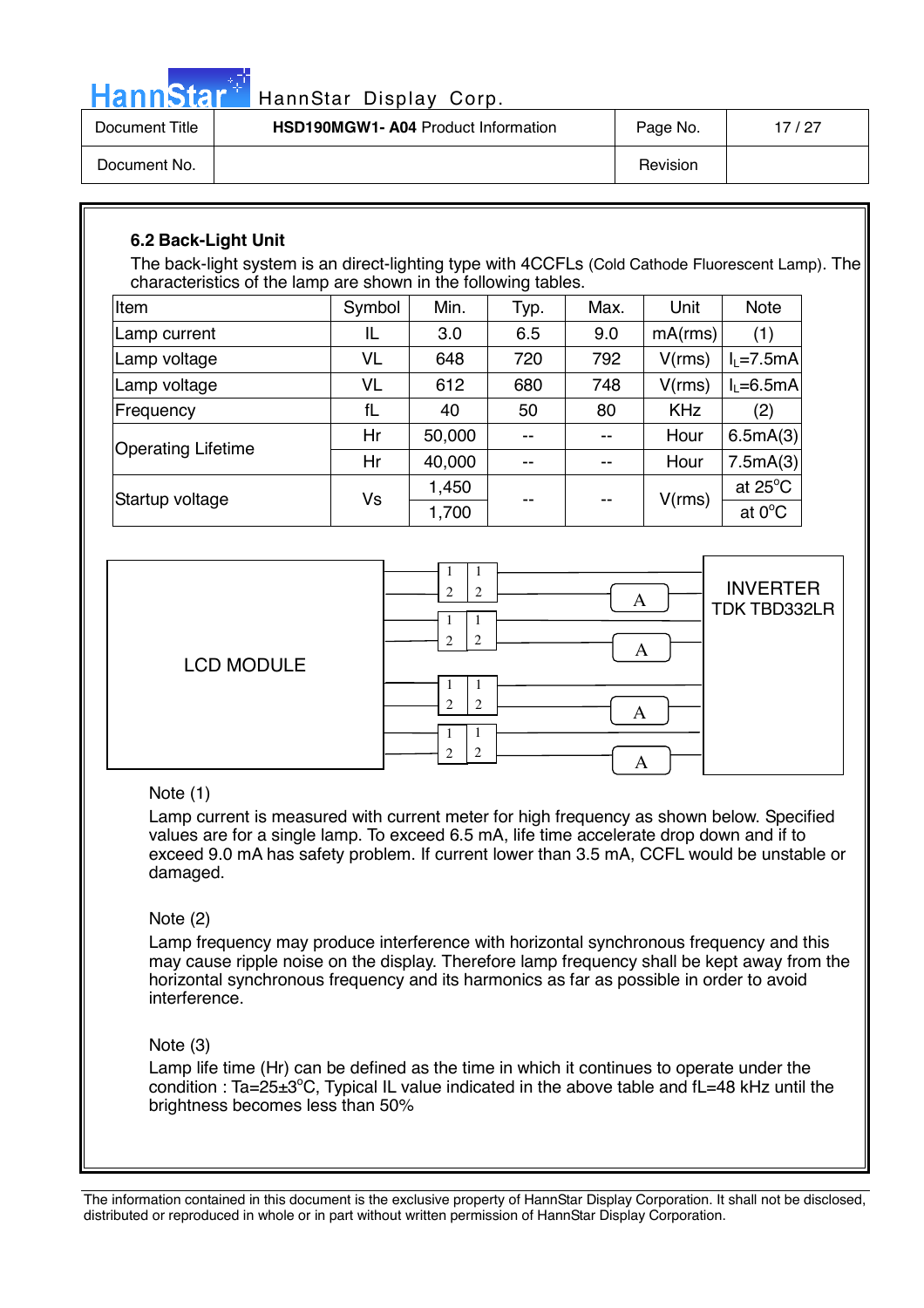

# HannStar Display Corp.

| Document Title | <b>HSD190MGW1- A04 Product Information</b> | Page No. | 18/27 |
|----------------|--------------------------------------------|----------|-------|
| Document No.   |                                            | Revision |       |

# Note (4)

CCFL inverter should be able to provide a voltage over specified value (Vs) in the above table. Lamp units need at least Vs value shown above to ignition.

# Note (5)

The voltage over specified value (Vs) should be applied to the lamp more than 1 second after startup. Otherwise, the lamp may not be turned on. The used lamp current is the lamp typical current.

# Note (6)

 $\overline{\phantom{a}}$ 

The output voltage waveform and current waveform of the inverter must be symmetrical (Unsymmetrical ratio is less than 10%). Please do not use the inverter which has unsymmetrical voltage and current waveform, and spike waveform. The inverter design which can provide the best optical performance, power efficiency, and lamp life should under the following conditions.

a. The asymmetry rate of the inverter waveform should be less than 10%.

b. The distortion tae of the waveform should be within  $\sqrt{2}$ ±10%.

c. The inverter output waveform should be better similar to the ideal sine wave.



Asymmetry rate =  $\ln$ -I-pl /  $\ln x$  100% Distortion rate =  $I_p$  (or  $I_p$ ) /  $I_{rms}$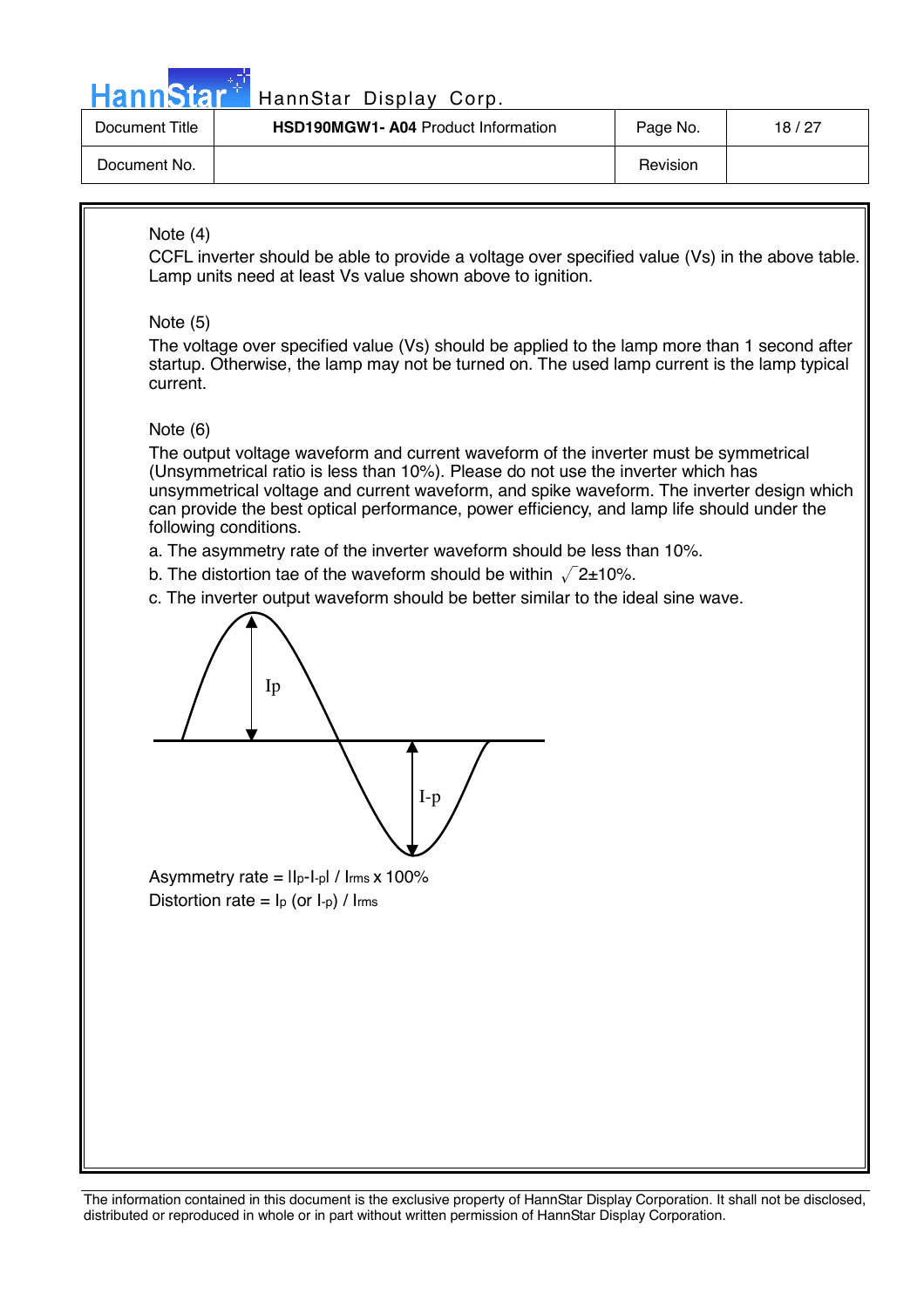

# HannStar<sup>#</sup> HannStar Display Corp.

| Document Title | <b>HSD190MGW1- A04 Product Information</b> | Page No. | 19/27 |
|----------------|--------------------------------------------|----------|-------|
| Document No.   |                                            | Revision |       |

# **6.3 Interface Timing ( DE mode)**

| Item                          | Symbol | Min.   | Typ.  | Max.   | Unit       |
|-------------------------------|--------|--------|-------|--------|------------|
| Frame Rate                    | --     | 56     | 60    | 75     | Hz         |
| <b>Frame Period</b>           | t1     | 910    | 934   | 1050   | line       |
| Vertical Display Time         | t2     | 900    | 900   | 900    | line       |
| <b>Vertical Blanking Time</b> | t3     | 10     | 34    | 150    | line       |
| 1 Line Scanning Time          | t4     | 800    | 952   | 968    | clock      |
| Horizontal Display Time       | t5     | 720    | 720   | 720    | clock      |
| Horizontal Blanking Time      | t6     | 60     | 232   | 248    | clock      |
| <b>Clock Rate</b>             | t7     | 44.375 | 53.25 | 68.375 | <b>MHz</b> |

# **Timing Diagram of Interface Signal (DE mode)**

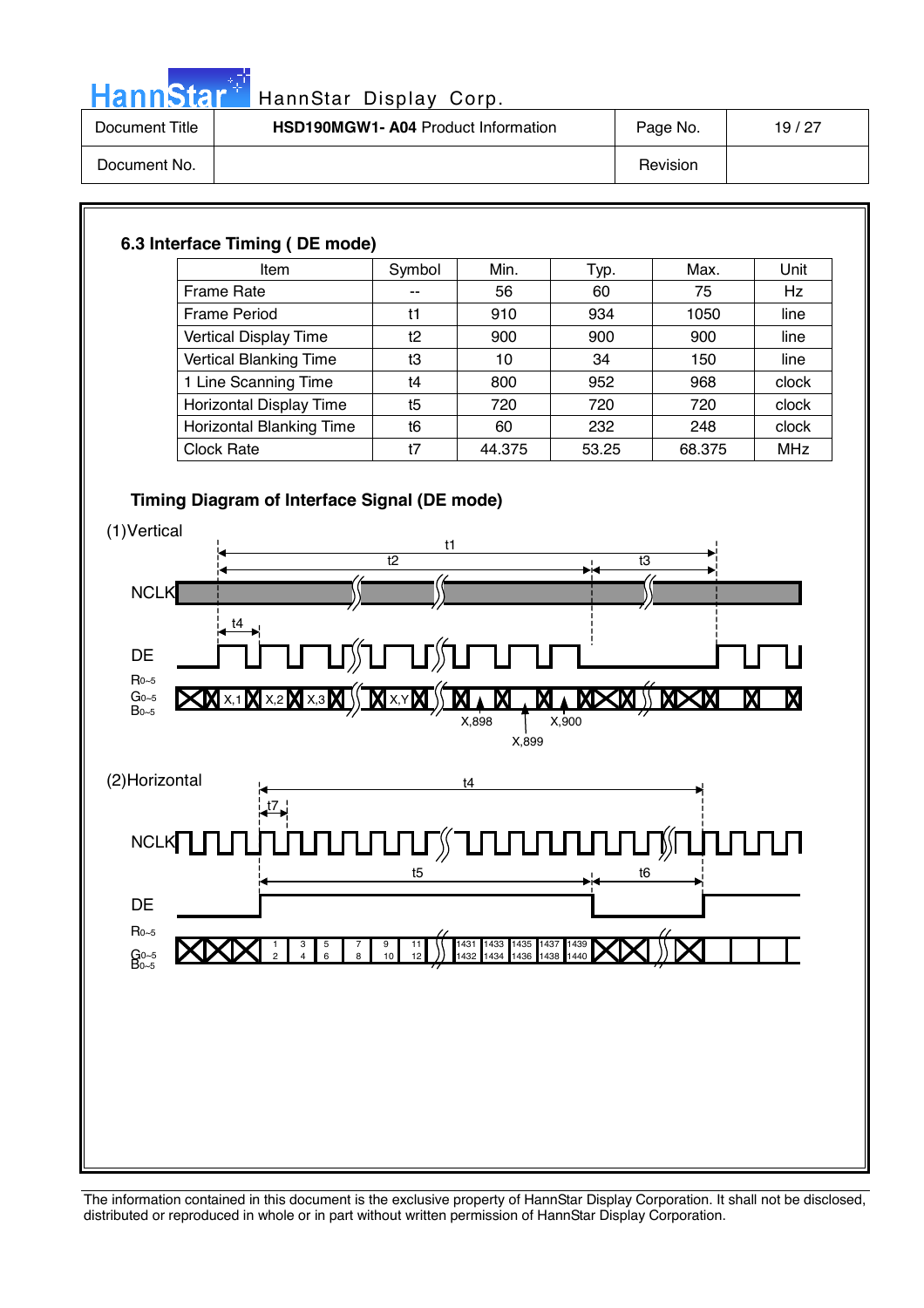| HannStar <sup>*</sup> | HannStar Display Corp.             |          |       |
|-----------------------|------------------------------------|----------|-------|
| Document Title        | HSD190MGW1-A04 Product Information | Page No. | 20/27 |
| Document No.          |                                    | Revision |       |



- on before the LCD operation or the LCD truns off before the back-light turns off, the display may momentarily become white.
- (3) In case of  $VDD =$  off level, please keep the level of input signal on the low or keep a high impedance.
- (4) TP4 should be measured after the module has been fully discharged between power off and on period.
- (5) Interface signal shall not be kept at high impedance when the power is on.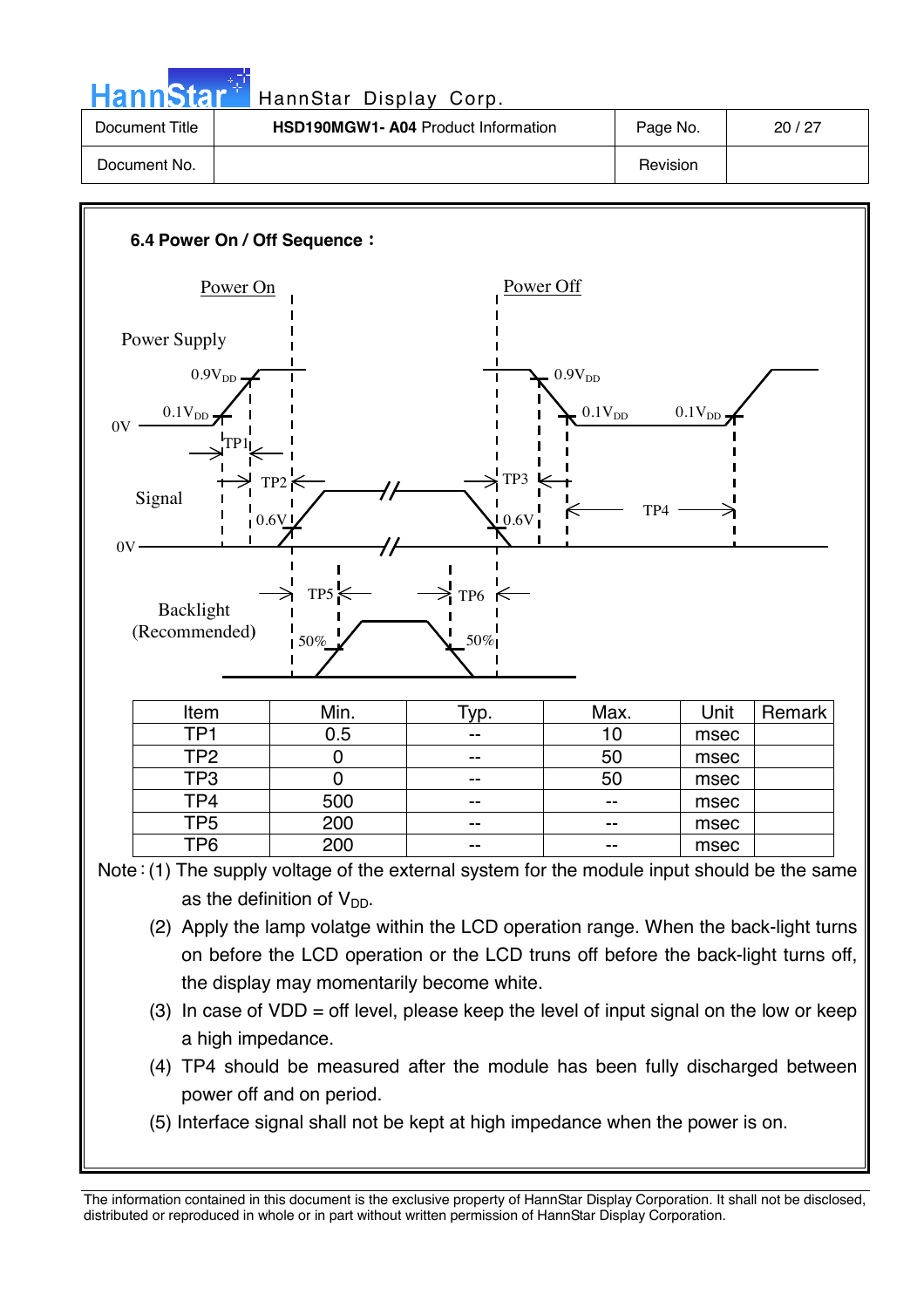Hann Star<sup>t H</sup>annStar Display Corp.

| Document Title | <b>HSD190MGW1- A04 Product Information</b> | Page No. | 21 / 27 |
|----------------|--------------------------------------------|----------|---------|
| Document No.   |                                            | Revision |         |

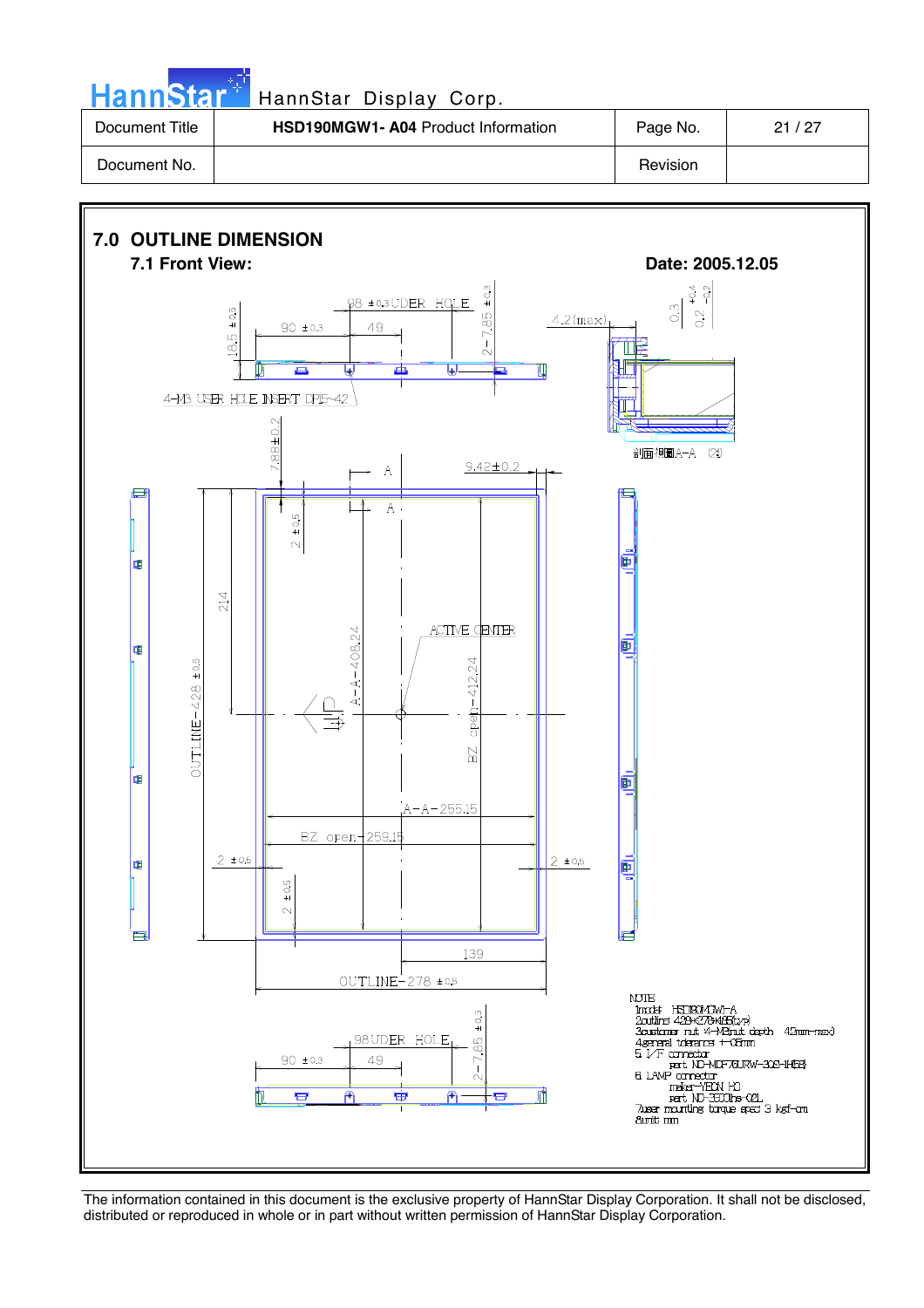| HannStar <sup>+</sup> | HannStar Display Corp.                    |          |       |
|-----------------------|-------------------------------------------|----------|-------|
| Document Title        | <b>HSD190MGW1-A04 Product Information</b> | Page No. | 22/27 |
| Document No.          |                                           | Revision |       |

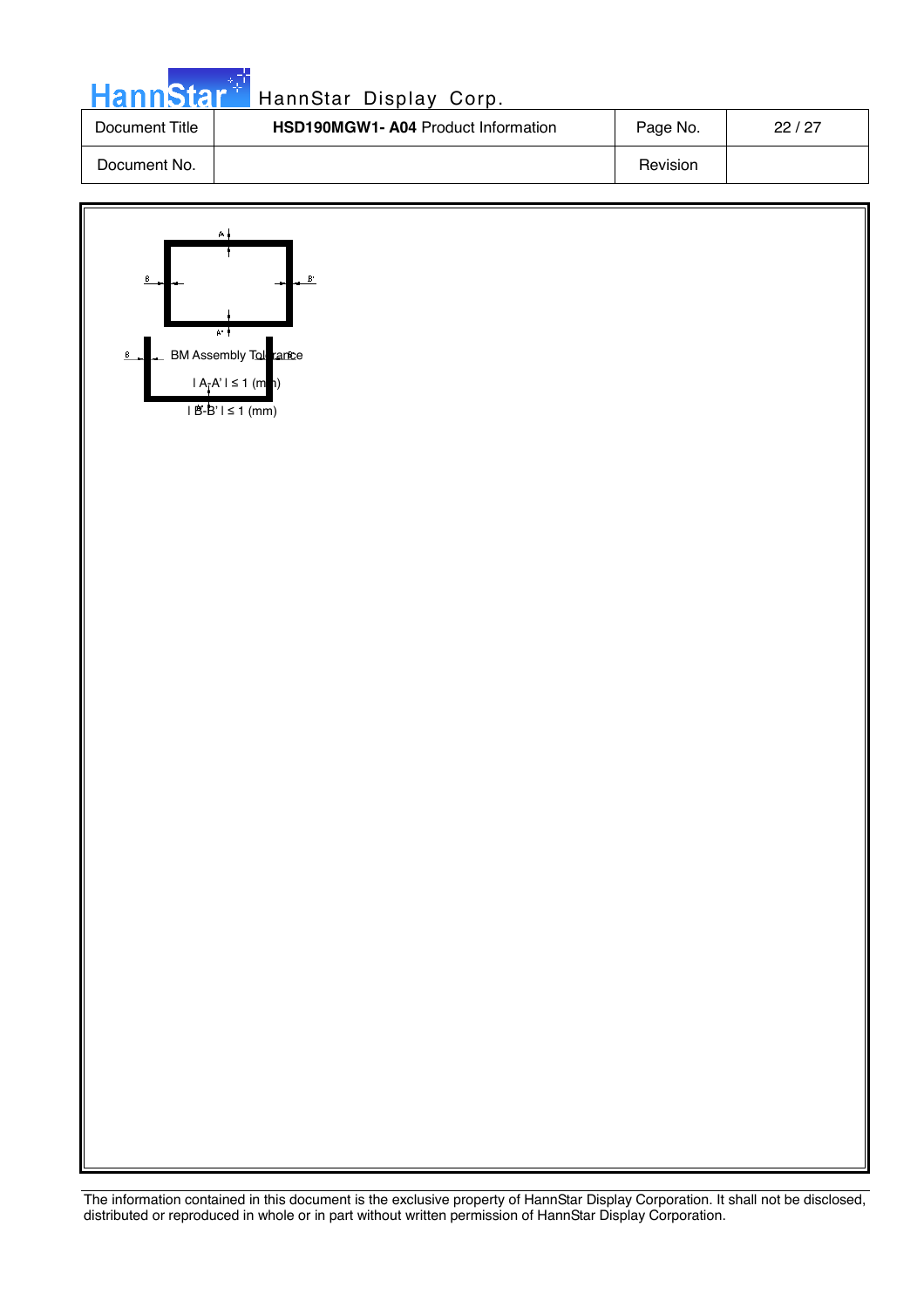| <b>HannStar*</b> | HannStar Display Corp.                    |          |       |
|------------------|-------------------------------------------|----------|-------|
| Document Title   | <b>HSD190MGW1-A04 Product Information</b> | Page No. | 23/27 |
| Document No.     |                                           | Revision |       |

n all

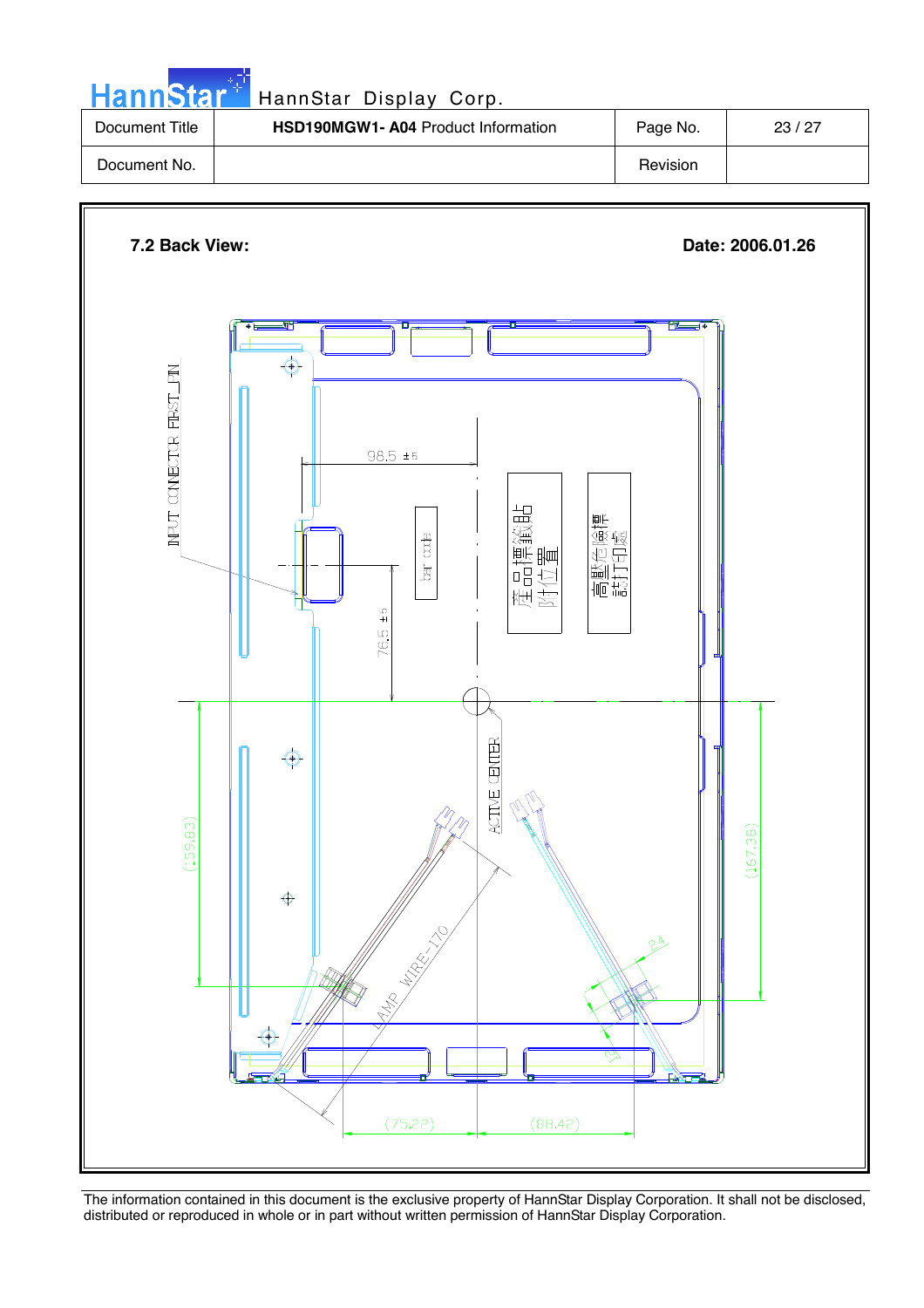

# HannStar Display Corp.

| Document Title | <b>HSD190MGW1-A04 Product Information</b> | Page No. | 24/27 |
|----------------|-------------------------------------------|----------|-------|
| Document No.   |                                           | Revision |       |

# **8.0 LOT MARK**

# **8.1 Lot Mark**



code 1,2,3,4,5,6: HannStar internal flow control code.

code 7: production location.

code 8: production year.

code 9: production month.

code 10,11,12,13,14,15: serial number.

Note (1) Production Year

| Year | 1999 | 2000 | 2001 | 2002 | 2003 | 2004 | 2005 | 2006 | 2007 | 2008 |
|------|------|------|------|------|------|------|------|------|------|------|
| Mark |      |      |      |      |      |      |      |      |      |      |

Note (2) Production Month

| Month | Jan. | Feb. | Mar. | Apr. | .   May.   Jun. |  | Jul.   Aug. | Sep.   Oct | Nov. | Dec. |
|-------|------|------|------|------|-----------------|--|-------------|------------|------|------|
| Mark  |      |      |      |      |                 |  |             |            |      |      |

# **8.2 Location of Lot Mark**

(1) The label is attached to the backside of the LCD module.

(2) This is subject to change without prior notice.

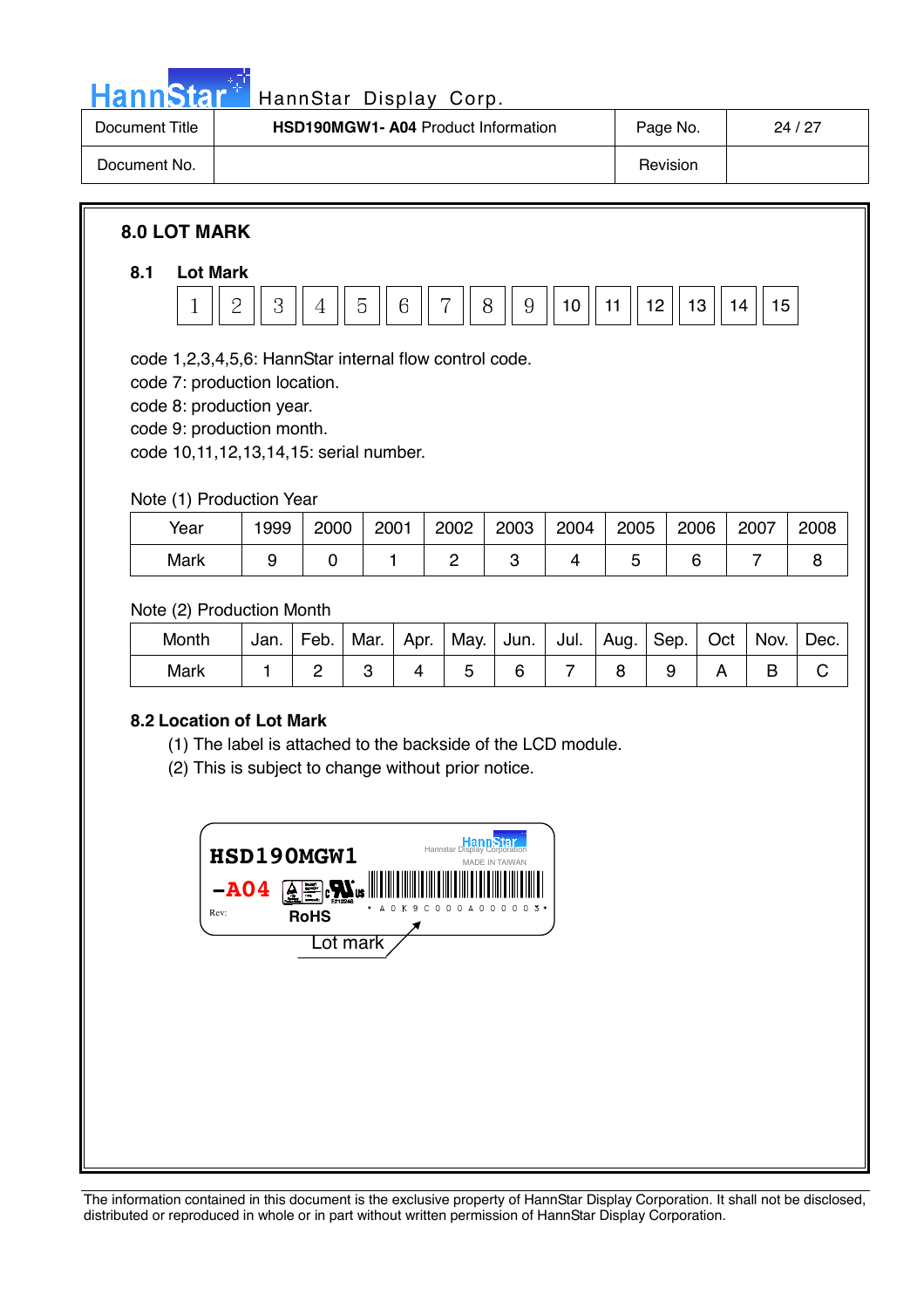

| Document Title | <b>HSD190MGW1-A04 Product Information</b> | Page No. | 25/27 |
|----------------|-------------------------------------------|----------|-------|
| Document No.   |                                           | Revision |       |

# **9.0 PACKAGE SPECIFICATION**

#### **9.1 Packing form**

- (1) package quantity in one carton: 8 pieces.
- (2) carton size:544 mm $\times$ 308 mm $\times$ <sup>H</sup>406 mm.
- (3) for domestic transportation only.

# **9.2 Packing assembly drawings**

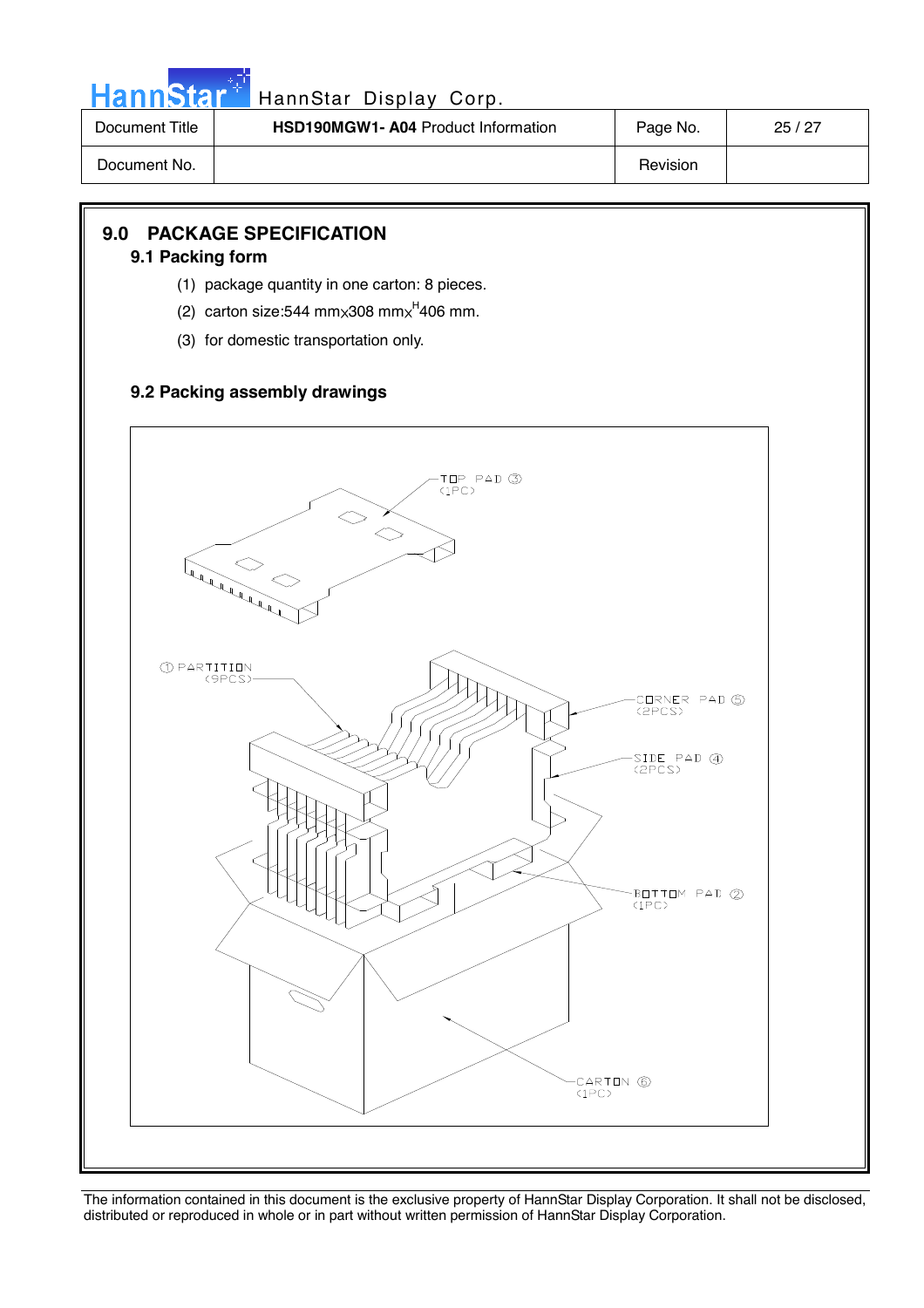

| Document Title | <b>HSD190MGW1- A04 Product Information</b> | Page No. | 26/27 |
|----------------|--------------------------------------------|----------|-------|
| Document No.   |                                            | Revision |       |

# **10.0 GENERAL PRECAUTION**

## **10.1 Use Restriction**

This product is not authorized for use in life supporting systems, aircraft navigation control systems, military systems and any other application where performance failure could be life-threatening or otherwise catastrophic.

# **10.2 Disassembling or Modification**

Do not disassemble or modify the module. It may damage sensitive parts inside LCD module, and may cause scratches or dust on the display. HannStar does not warrant the module, if customers disassemble or modify the module.

# **10.3 Breakage of LCD Panel**

- 10.3.1 If LCD panel is broken and liquid crystal spills out, do not ingest or inhale liquid crystal, and do not contact liquid crystal with skin.
- 10.3.2 If liquid crystal contacts mouth or eyes, rinse out with water immediately.
- 10.3.3 If liquid crystal contacts skin or cloths, wash it off immediately with alcohol and rinse thoroughly with water.
- 10.3.4 Handle carefully with chips of glass that may cause injury, when the glass is broken.

# **10.4 Electric Shock**

- 10.4.1 Disconnect power supply before handling LCD module.
- 10.4.2 Do not pull or fold the CCFL cable.
- 10.4.3 Do not touch the parts inside LCD modules and the fluorescent lamp's connector or cables in order to prevent electric shock.

## **10.5 Absolute Maximum Ratings and Power Protection Circuit**

- 10.5.1 Do not exceed the absolute maximum rating values, such as the supply voltage variation, input voltage variation, variation in parts' parameters, environmental temperature, etc., otherwise LCD module may be damaged.
- 10.5.2 Please do not leave LCD module in the environment of high humidity and high temperature for a long time.
- 10.5.3 It's recommended employing protection circuit for power supply.